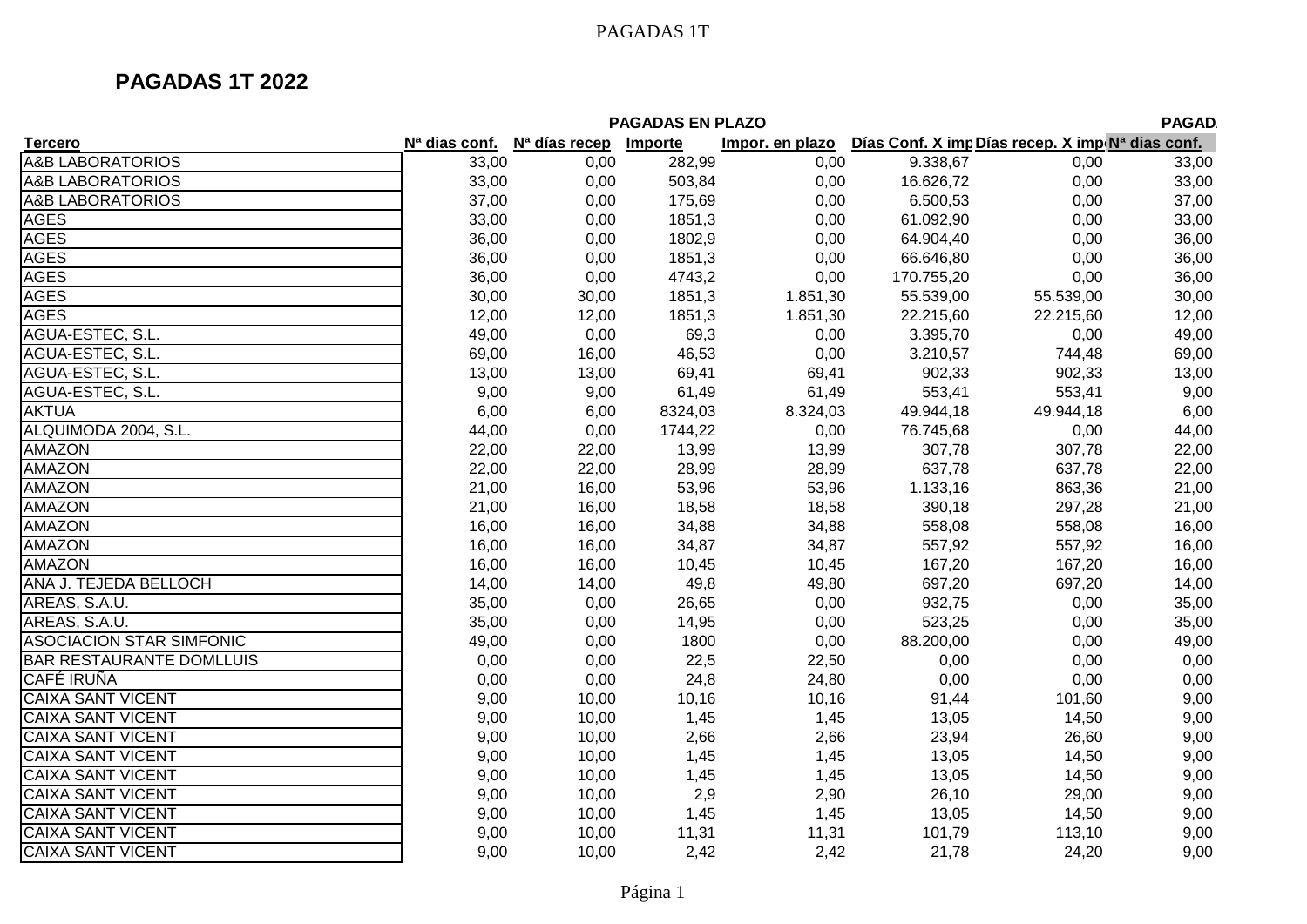|                                            |        |       | PAGADAS 1T |          |            |           |        |
|--------------------------------------------|--------|-------|------------|----------|------------|-----------|--------|
| <b>CAIXA SANT VICENT</b>                   | 9,00   | 10,00 | 1,45       | 1,45     | 13,05      | 14,50     | 9,00   |
| <b>CAIXA SANT VICENT</b>                   | 9,00   | 10,00 | 79,38      | 79,38    | 714,42     | 793,80    | 9,00   |
| <b>CAIXA SANT VICENT</b>                   | 9,00   | 10,00 | 1,45       | 1,45     | 13,05      | 14,50     | 9,00   |
| <b>CAIXA SANT VICENT</b>                   | 9,00   | 10,00 | 4,36       | 4,36     | 39,24      | 43,60     | 9,00   |
| <b>CAIXA SANT VICENT</b>                   | 9,00   | 10,00 | 5,32       | 5,32     | 47,88      | 53,20     | 9,00   |
| <b>CAIXA SANT VICENT</b>                   | 9,00   | 10,00 | 1,45       | 1,45     | 13,05      | 14,50     | 9,00   |
| <b>CAIXA SANT VICENT</b>                   | 9,00   | 10,00 | 1,45       | 1,45     | 13,05      | 14,50     | 9,00   |
| <b>CAIXA SANT VICENT</b>                   | 9,00   | 10,00 | 2,9        | 2,90     | 26,10      | 29,00     | 9,00   |
| <b>CAIXA SANT VICENT</b>                   | 9,00   | 10,00 | 1,45       | 1,45     | 13,05      | 14,50     | 9,00   |
| <b>CAIXA SANT VICENT</b>                   | 9,00   | 10,00 | 6,47       | 6,47     | 58,23      | 64,70     | 9,00   |
| <b>CAIXA SANT VICENT</b>                   | 9,00   | 10,00 | 82,58      | 82,58    | 743,22     | 825,80    | 9,00   |
| <b>CAIXA SANT VICENT</b>                   | 9,00   | 10,00 | 4,36       | 4,36     | 39,24      | 43,60     | 9,00   |
| <b>CAIXA SANT VICENT</b>                   | 9,00   | 10,00 | 4,11       | 4,11     | 36,99      | 41,10     | 9,00   |
| <b>CAIXA SANT VICENT</b>                   | 9,00   | 10,00 | 2,9        | 2,90     | 26,10      | 29,00     | 9,00   |
| <b>CAIXA SANT VICENT</b>                   | 9,00   | 10,00 | 1,45       | 1,45     | 13,05      | 14,50     | 9,00   |
| <b>CAIXA SANT VICENT</b>                   | 9,00   | 10,00 | 1,45       | 1,45     | 13,05      | 14,50     | 9,00   |
| <b>CARMEN TORRES PEREZ</b>                 | 9,00   | 10,00 | 1505,2     | 1.505,20 | 13.546,80  | 15.052,00 | 9,00   |
| <b>CASA</b>                                | 10,00  | 10,00 | 11         | 11,00    | 110,00     | 110,00    | 10,00  |
| <b>CAVE LIGHTING</b>                       | 63,00  | 0,00  | 6664,2     | 0,00     | 419.844,60 | 0,00      | 63,00  |
| <b>CAVE LIGHTING</b>                       | 1,00   | 2,00  | 4111,5     | 4.111,50 | 4.111,50   | 8.223,00  | 1,00   |
| CENTRE D'ESTUDIS ESPADA, S.L.              | 385,00 | 0,00  | 1308,11    | 0,00     | 503.622,35 | 0,00      | 385,00 |
| CENTRE D'ESTUDIS ESPADA, S.L.              | 30,00  | 0,00  | 1509,35    | 1.509,35 | 45.280,50  | 0,00      | 30,00  |
| CENTRE D'ESTUDIS ESPADA, S.L.              | 12,00  | 12,00 | 3932,5     | 3.932,50 | 47.190,00  | 47.190,00 | 12,00  |
| CENTRE D'ESTUDIS ESPADA, S.L.              | 5,00   | 6,00  | 1509,35    | 1.509,35 | 7.546,75   | 9.056,10  | 5,00   |
| CHATARRAS Y RECICLAJES MARIANO GRACIA, S.I | 35,00  | 0,00  | 196,85     | 0,00     | 6.889,75   | 0,00      | 35,00  |
| <b>COMERCIAL HERVALL, S.A.</b>             | 36,00  | 0,00  | 80,25      | 0,00     | 2.889,00   | 0,00      | 36,00  |
| <b>COMERCIAL HERVALL, S.A.</b>             | 26,00  | 26,00 | 16,65      | 16,65    | 432,90     | 432,90    | 26,00  |
| <b>COMERCIAL HERVALL, S.A.</b>             | 13,00  | 13,00 | 20,78      | 20,78    | 270,14     | 270,14    | 13,00  |
| COMERCIAL HERVALL, S.A.                    | 3,00   | 9,00  | 140,78     | 140,78   | 422,34     | 1.267,02  | 3,00   |
| COMPAÑÍA VALENCIANA DE REVISIONES          | 29,00  | 29,00 | 51,24      | 51,24    | 1.485,96   | 1.485,96  | 29,00  |
| COMUNICACIÓN Y MEDIOS DE LEVANTE, S.L.     | 35,00  | 0,00  | 1815       | 0,00     | 63.525,00  | 0,00      | 35,00  |
| CONSTRUMAT VALL DE UXO, S.L.               | 20,00  | 20,00 | 34,02      | 34,02    | 680,40     | 680,40    | 20,00  |
| CONSTRUMAT VALL DE UXO, S.L.               | 20,00  | 20,00 | 67,8       | 67,80    | 1.356,00   | 1.356,00  | 20,00  |
| CONSTRUMAT VALL DE UXO, S.L.               | 3,00   | 3,00  | 51,49      | 51,49    | 154,47     | 154,47    | 3,00   |
| COOP. AGRIC. SANT VICENT FERRER            | 63,00  | 7,00  | 8          | 0,00     | 504,00     | 56,00     | 63,00  |
| COOP. SAN ISIDRO                           | 60,00  | 7,00  | 90         | 0,00     | 5.400,00   | 630,00    | 60,00  |
| COOP. SAN ISIDRO                           | 60,00  | 7,00  | 105,5      | 0,00     | 6.330,00   | 738,50    | 60,00  |
| COOP. SAN ISIDRO                           | 14,00  | 14,00 | 84,4       | 84,40    | 1.181,60   | 1.181,60  | 14,00  |
| COOP. SAN ISIDRO                           | 14,00  | 14,00 | 21,25      | 21,25    | 297,50     | 297,50    | 14,00  |
| COOP. SAN ISIDRO                           | 7,00   | 9,00  | 14,27      | 14,27    | 99,89      | 128,43    | 7,00   |
| <b>COOP. SAN ISIDRO</b>                    | 7,00   | 9,00  | 90,34      | 90,34    | 632,38     | 813,06    | 7,00   |
| <b>CONICAB</b>                             | 37,00  | 0,00  | 1527,25    | 0,00     | 56.508,25  | 0,00      | 37,00  |
| <b>CONICAB</b>                             | 11,00  | 14,00 | 230        | 230,00   | 2.530,00   | 3.220,00  | 11,00  |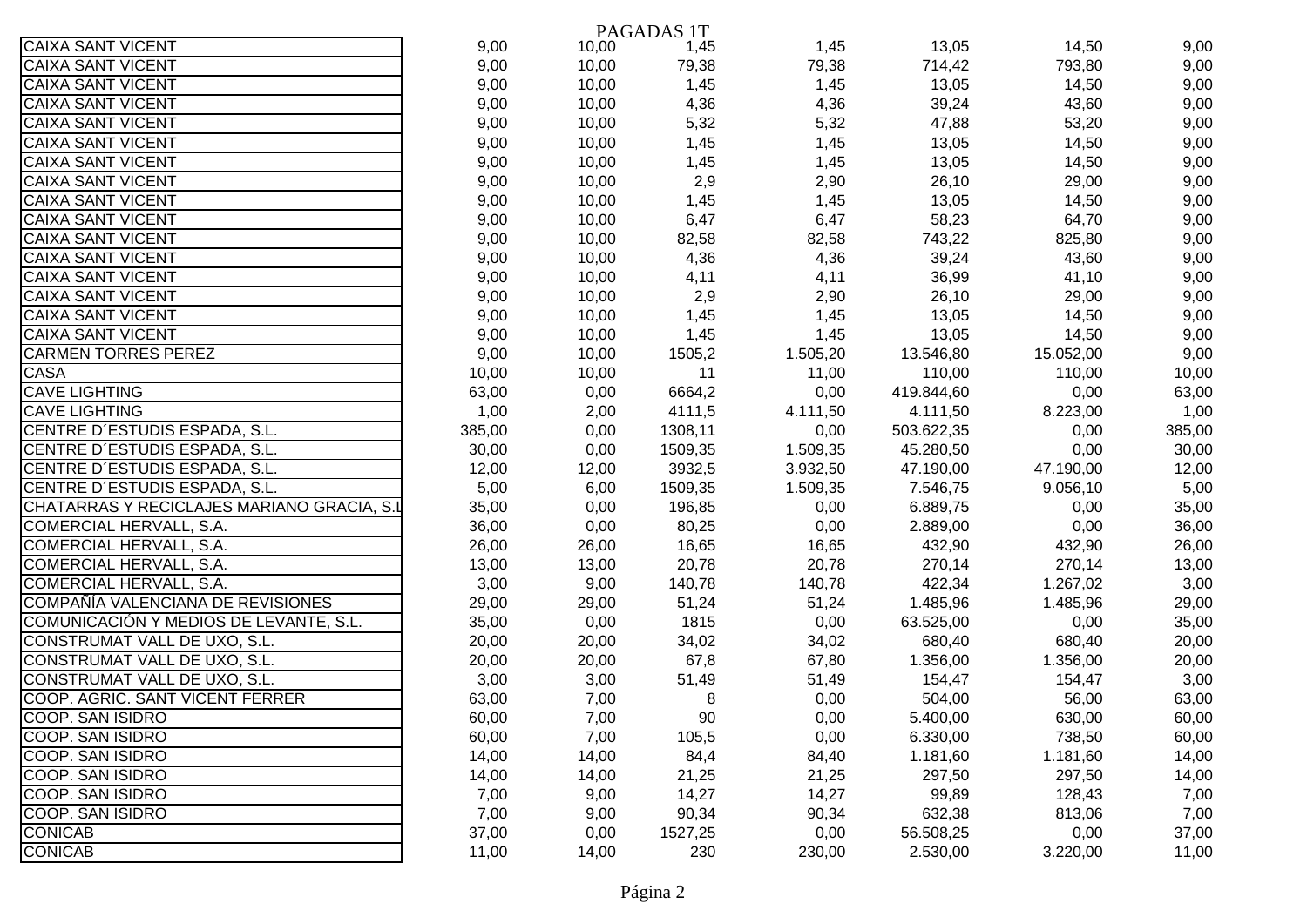|                                                  |       |       | PAGADAS 1T |          |            |           |       |
|--------------------------------------------------|-------|-------|------------|----------|------------|-----------|-------|
| <b>CONSOLACION BOTIAS BERZOSA</b>                | 34,00 | 0,00  | 4,84       | 0,00     | 164,56     | 0,00      | 34,00 |
| <b>DAVID TUR SOLER</b>                           | 37,00 | 0,00  | 249,1      | 0,00     | 9.216,70   | 0,00      | 37,00 |
| <b>DAVID TUR SOLER</b>                           | 37,00 | 0,00  | 21,46      | 0,00     | 794,02     | 0,00      | 37,00 |
| <b>DAVID TUR SOLER</b>                           | 22,00 | 22,00 | 37,1       | 37,10    | 816,20     | 816,20    | 22,00 |
| <b>DAVID TUR SOLER</b>                           | 18,00 | 21,00 | 280,9      | 280,90   | 5.056,20   | 5.898,90  | 18,00 |
| DESARROLLOS EMPRESARIALES NEBRIJA, S.L.          | 69,00 | 16,00 | 1267,48    | 0,00     | 87.456,12  | 20.279,68 | 69,00 |
| <b>DGO MEDIA</b>                                 | 30,00 | 30,00 | 58,08      | 58,08    | 1.742,40   | 1.742,40  | 30,00 |
| <b>DGO MEDIA</b>                                 | 30,00 | 30,00 | 67,76      | 67,76    | 2.032,80   | 2.032,80  | 30,00 |
| <b>DGO MEDIA</b>                                 | 44,00 | 0,00  | 29,04      | 0,00     | 1.277,76   | 0,00      | 44,00 |
| <b>DGO MEDIA</b>                                 | 44,00 | 0,00  | 116,16     | 0,00     | 5.111,04   | 0,00      | 44,00 |
| <b>DGO MEDIA</b>                                 | 19,00 | 22,00 | 481,58     | 481,58   | 9.150,02   | 10.594,76 | 19,00 |
| <b>DISTRIBUCION DE CARBURANTES GONZALEZ, S.L</b> | 60,00 | 7,00  | 18,42      | 0,00     | 1.105,20   | 128,94    | 60,00 |
| DRM. GOMEZ, S.L.                                 | 37,00 | 0,00  | 423,5      | 0,00     | 15.669,50  | 0,00      | 37,00 |
| <b>ELECOSYSTEMS</b>                              | 18,00 | 21,00 | 350        | 350,00   | 6.300,00   | 7.350,00  | 18,00 |
| <b>ENIGMA IMPORT RECORDS</b>                     | 35,00 | 0,00  | 302,5      | 0,00     | 10.587,50  | 0,00      | 35,00 |
| EUREST SERVICIOS FERIALES, S.L.                  | 37,00 | 0,00  | 13,55      | 0,00     | 501,35     | 0,00      | 37,00 |
| EUREST SERVICIOS FERIALES, S.L.                  | 35,00 | 0,00  | 44         | 0,00     | 1.540,00   | 0,00      | 35,00 |
| EVENTOS Y DIGITALES VALENCIANOS, S.L.            | 33,00 | 0,00  | 2420       | 0,00     | 79.860,00  | 0,00      | 33,00 |
| <b>EVEXIA</b>                                    | 50,00 | 0,00  | 29,04      | 0,00     | 1.452,00   | 0,00      | 50,00 |
| <b>EVEXIA</b>                                    | 24,00 | 0,00  | 39,93      | 39,93    | 958,32     | 0,00      | 24,00 |
| FEDERACION ESPAÑOLA DE FAMILIAS NUMEROSA         | 5,00  | 7,00  | 605        | 605,00   | 3.025,00   | 4.235,00  | 5,00  |
| <b>FERRETERIA Y SONIDO DIAZ, S.L.</b>            | 34,00 | 0,00  | 2,46       | 0,00     | 83,64      | 0,00      | 34,00 |
| FERRETERIA Y SONIDO DIAZ, S.L.                   | 9,00  | 16,00 | 7,01       | 7,01     | 63,09      | 112,16    | 9,00  |
| FERRETERIA Y SONIDO DIAZ, S.L.                   | 9,00  | 16,00 | 21,5       | 21,50    | 193,50     | 344,00    | 9,00  |
| FUSTERIA DOÑATE                                  | 17,00 | 14,00 | 41,14      | 41,14    | 699,38     | 575,96    | 17,00 |
| <b>FUSTERIA DOÑATE</b>                           | 15,00 | 12,00 | 709,06     | 709,06   | 10.635,90  | 8.508,72  | 15,00 |
| GAS NATURAL COMERCIALIZADORA, S.A.               | 43,00 | 0,00  | 5278,42    | 0,00     | 226.972,06 | 0,00      | 43,00 |
| GAS NATURAL COMERCIALIZADORA, S.A.               | 8,00  | 8,00  | 8514,41    | 8.514,41 | 68.115,28  | 68.115,28 | 8,00  |
| <b>GORELEC SUMINISTROS</b>                       | 49,00 | 0,00  | 24,08      | 0,00     | 1.179,92   | 0,00      | 49,00 |
| <b>GORELEC SUMINISTROS</b>                       | 6,00  | 6,00  | 285,56     | 285,56   | 1.713,36   | 1.713,36  | 6,00  |
| <b>GORELEC SUMINISTROS</b>                       | 3,00  | 7,00  | 23,95      | 23,95    | 71,85      | 167,65    | 3,00  |
| <b>GRANT THORNTON</b>                            | 36,00 | 0,00  | 3932,5     | 0,00     | 141.570,00 | 0,00      | 36,00 |
| <b>GORELEC SUMINISTROS</b>                       | 13,00 | 13,00 | 784,08     | 784,08   | 10.193,04  | 10.193,04 | 13,00 |
| <b>HEXAGONE</b>                                  | 18,00 | 18,00 | 158,28     | 158,28   | 2.849,04   | 2.849,04  | 18,00 |
| IBERDROLA CLIENTES, S.A.U.                       | 24,00 | 29,00 | 206,6      | 206,60   | 4.958,40   | 5.991,40  | 24,00 |
| <b>IBERDROLA CLIENTES, S.A.U.</b>                | 14,00 | 14,00 | 8,31       | 8,31     | 116,34     | 116,34    | 14,00 |
| <b>IBERDROLA CLIENTES, S.A.U.</b>                | 7,00  | 8,00  | 13,96      | 13,96    | 97,72      | 111,68    | 7,00  |
| <b>IMESAPI</b>                                   | 49,00 | 0,00  | 1512,2     | 0,00     | 74.097,80  | 0,00      | 49,00 |
| <b>IMESAPI</b>                                   | 49,00 | 0,00  | 1512,2     | 0,00     | 74.097,80  | 0,00      | 49,00 |
| <b>IMESAPI</b>                                   | 49,00 | 0,00  | 1512,2     | 0,00     | 74.097,80  | 0,00      | 49,00 |
| <b>IMESAPI</b>                                   | 49,00 | 0,00  | 1512,2     | 0,00     | 74.097,80  | 0,00      | 49,00 |
| <b>IMESAPI</b>                                   | 49,00 | 0,00  | 1512,2     | 0,00     | 74.097,80  | 0,00      | 49,00 |
| <b>IMESAPI</b>                                   | 49,00 | 0,00  | 714,08     | 0,00     | 34.989,92  | 0,00      | 49,00 |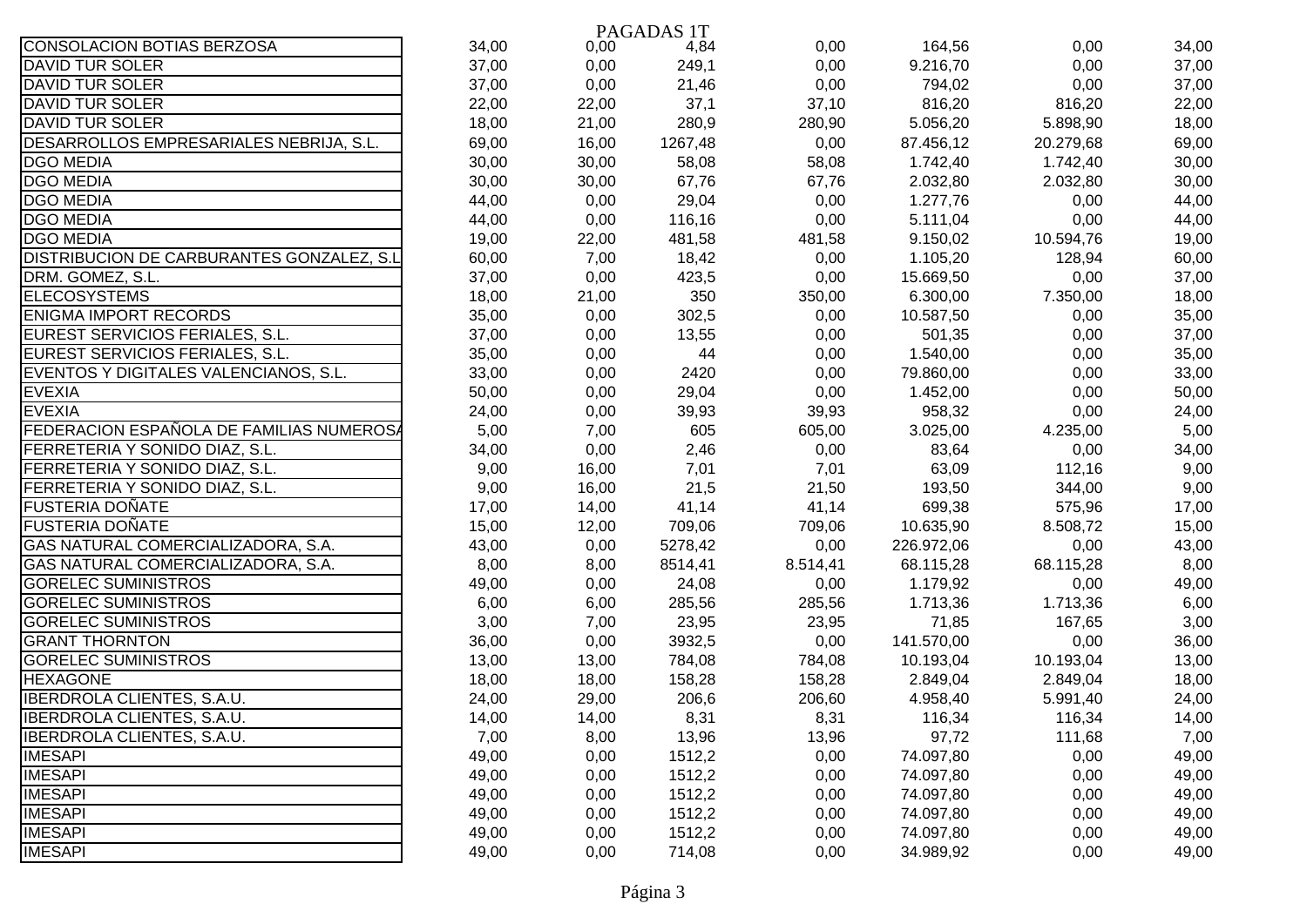|                                 |       |       | PAGADAS 1T |          |            |            |       |
|---------------------------------|-------|-------|------------|----------|------------|------------|-------|
| <b>IMESAPI</b>                  | 49,00 | 0,00  | 1512,2     | 0,00     | 74.097,80  | 0,00       | 49,00 |
| <b>INFOVIRO, S.L.</b>           | 55,00 | 0,00  | 84,3       | 0,00     | 4.636,50   | 0,00       | 55,00 |
| <b>JIN SOFIA 2019, S.L.</b>     | 10,00 | 10,00 | 10,35      | 10,35    | 103,50     | 103,50     | 10,00 |
| JOSE MARIA LORENZO GONZALEZ     | 21,00 | 21,00 | 899        | 899,00   | 18.879,00  | 18.879,00  | 21,00 |
| <b>JUAN DESMONTS SALAZAR</b>    | 5,00  | 5,00  | 158        | 158,00   | 790,00     | 790,00     | 5,00  |
| JURISWEB INTERACTIVA            | 38,00 | 0,00  | 25,12      | 0,00     | 954,56     | 0,00       | 38,00 |
| LABERIT SISTEMAS, S.L.          | 33,00 | 0,00  | 5082       | 0,00     | 167.706,00 | 0,00       | 33,00 |
| LABERIT SISTEMAS, S.L.          | 48,00 | 0,00  | 338,8      | 0,00     | 16.262,40  | 0,00       | 48,00 |
| LABERIT SISTEMAS, S.L.          | 44,00 | 0,00  | 338,8      | 0,00     | 14.907,20  | 0,00       | 44,00 |
| <b>LABERIT SISTEMAS, S.L.</b>   | 26,00 | 26,00 | 338,8      | 338,80   | 8.808,80   | 8.808,80   | 26,00 |
| <b>LABERIT SISTEMAS, S.L.</b>   | 6,00  | 6,00  | 2057       | 2.057,00 | 12.342,00  | 12.342,00  | 6,00  |
| <b>LABERIT SISTEMAS, S.L.</b>   | 10,00 | 9,00  | 338,8      | 338,80   | 3.388,00   | 3.049,20   | 10,00 |
| <b>LAPPSET ESPAÑA</b>           | 28,00 | 29,00 | 9445,56    | 9.445,56 | 264.475,68 | 273.921,24 | 28,00 |
| LAURO APARICI PEÑARROJA         | 6,00  | 6,00  | 423,5      | 423,50   | 2.541,00   | 2.541,00   | 6,00  |
| LEISIS, S.L.                    | 21,00 | 21,00 | 219,74     | 219,74   | 4.614,54   | 4.614,54   | 21,00 |
| LOOMIS SPAIN, S.A.              | 4,00  | 15,00 | 453,75     | 453,75   | 1.815,00   | 6.806,25   | 4,00  |
| LUIS MANUEL MATA RABASA         | 3,00  | 7,00  | 106        | 106,00   | 318,00     | 742,00     | 3,00  |
| LUIS MANUEL MATA RABASA         | 3,00  | 7,00  | 1060,21    | 1.060,21 | 3.180,63   | 7.421,47   | 3,00  |
| <b>LYDIA JOVER MOLINER</b>      | 13,00 | 13,00 | 1028,5     | 1.028,50 | 13.370,50  | 13.370,50  | 13,00 |
| LYDIA JOVER MOLINER             | 13,00 | 13,00 | 302,5      | 302,50   | 3.932,50   | 3.932,50   | 13,00 |
| MANANTIAL DE IDEAS              | 4,00  | 15,00 | 504,16     | 504,16   | 2.016,64   | 7.562,40   | 4,00  |
| MANANTIAL DE IDEAS              | 4,00  | 15,00 | 1113,62    | 1.113,62 | 4.454,48   | 16.704,30  | 4,00  |
| MANANTIAL DE IDEAS              | 0,00  | 0,00  | 609,76     | 609,76   | 0,00       | 0,00       | 0,00  |
| MANANTIAL DE IDEAS              | 0,00  | 0,00  | 504,16     | 504,16   | 0,00       | 0,00       | 0,00  |
| MANANTIAL DE IDEAS              | 0,00  | 0,00  | 504,16     | 504,16   | 0,00       | 0,00       | 0,00  |
| MANUEL BURDEUS RUBERT           | 34,00 | 0,00  | 1180,84    | 0,00     | 40.148,56  | 0,00       | 34,00 |
| MERCEDES GARGALLO LOPEZ         | 21,00 | 21,00 | 721        | 721,00   | 15.141,00  | 15.141,00  | 21,00 |
| <b>MERCEDES POVEDA BALAGUER</b> | 33,00 | 0,00  | 1089       | 0,00     | 35.937,00  | 0,00       | 33,00 |
| <b>MERCEDES POVEDA BALAGUER</b> | 33,00 | 0,00  | 363        | 0,00     | 11.979,00  | 0,00       | 33,00 |
| <b>MERCEDES POVEDA BALAGUER</b> | 50,00 | 0,00  | 1089       | 0,00     | 54.450,00  | 0,00       | 50,00 |
| <b>MOTOCICLOS SERRANO</b>       | 37,00 | 0,00  | 66,79      | 0,00     | 2.471,23   | 0,00       | 37,00 |
| <b>MOTOCICLOS SERRANO</b>       | 37,00 | 0,00  | 49,85      | 0,00     | 1.844,45   | 0,00       | 37,00 |
| MOTOCICLOS SERRANO              | 37,00 | 0,00  | 13,71      | 0,00     | 507,27     | 0,00       | 37,00 |
| MUÑOZ BOSCH, S.L.U.             | 33,00 | 0,00  | 4645,06    | 0,00     | 153.286,98 | 0,00       | 33,00 |
| MUÑOZ BOSCH, S.L.U.             | 1,00  | 4,00  | 149,17     | 149,17   | 149,17     | 596,68     | 1,00  |
| MUÑOZ BOSCH, S.L.U.             | 1,00  | 4,00  | 194,86     | 194,86   | 194,86     | 779,44     | 1,00  |
| MUÑOZ BOSCH, S.L.U.             | 1,00  | 4,00  | 795,09     | 795,09   | 795,09     | 3.180,36   | 1,00  |
| MUÑOZ BOSCH, S.L.U.             | 1,00  | 4,00  | 1256,69    | 1.256,69 | 1.256,69   | 5.026,76   | 1,00  |
| MUÑOZ BOSCH, S.L.U.             | 1,00  | 4,00  | 3560,59    | 3.560,59 | 3.560,59   | 14.242,36  | 1,00  |
| Mª CARMEN CARRION NAVARRO       | 21,00 | 21,00 | 250,47     | 250,47   | 5.259,87   | 5.259,87   | 21,00 |
| Mª DOLORES SANCHEZ DIAZ         | 55,00 | 0,00  | 70,29      | 0,00     | 3.865,95   | 0,00       | 55,00 |
| Mª MERCEDES PICAZO GIL          | 6,00  | 6,00  | 578,18     | 578,18   | 3.469,08   | 3.469,08   | 6,00  |
| NATURGY IBERIA, S.A.            | 38,00 | 0,00  | 2698,41    | 0,00     | 102.539,58 | 0,00       | 38,00 |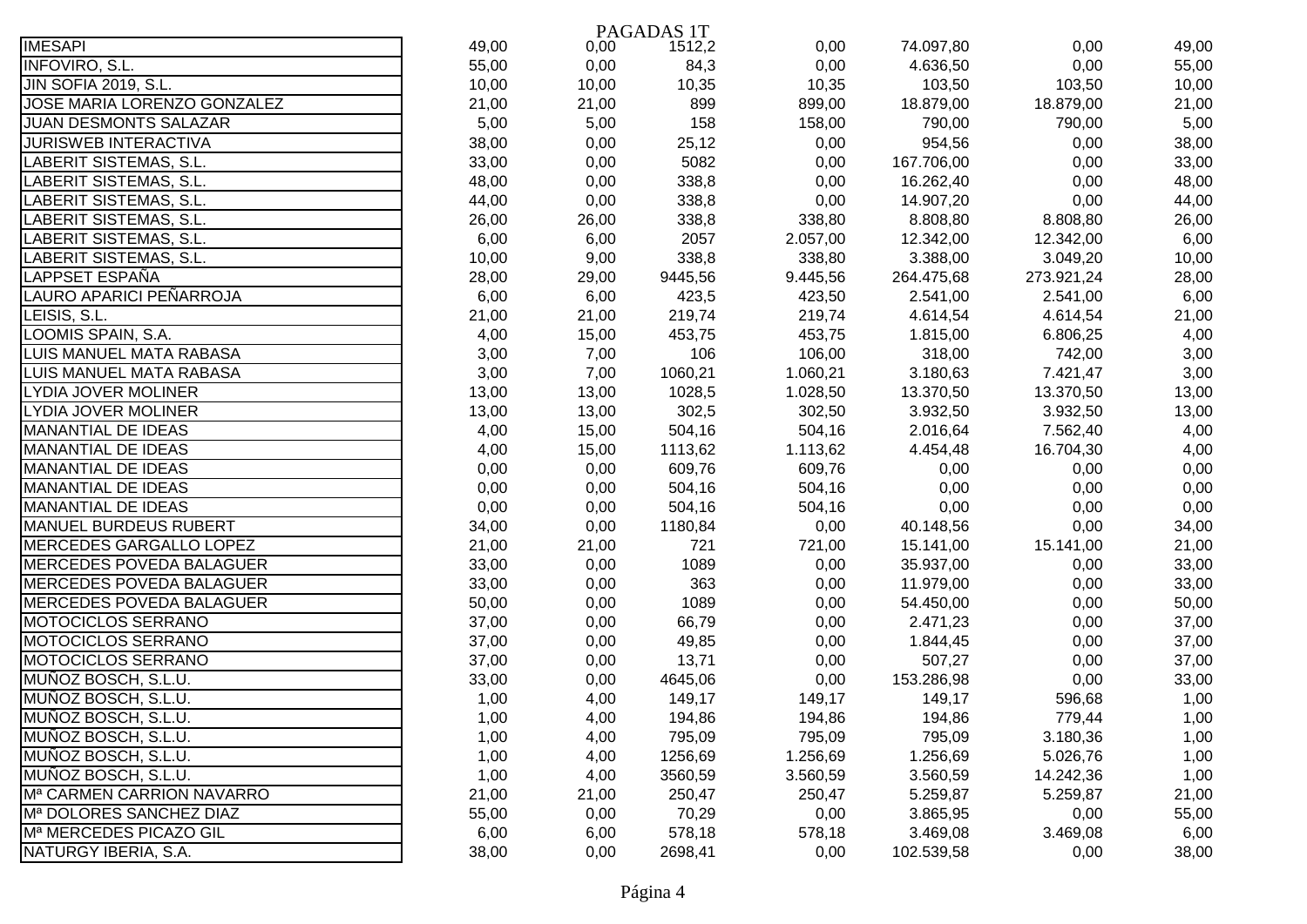|                                         |       |       | PAGADAS 1T |           |            |            |       |
|-----------------------------------------|-------|-------|------------|-----------|------------|------------|-------|
| NATURGY IBERIA, S.A.                    | 7,00  | 7,00  | 3438,92    | 3.438,92  | 24.072,44  | 24.072,44  | 7,00  |
| NATURGY IBERIA, S.A.                    | 7,00  | 7,00  | 3270,42    | 3.270,42  | 22.892,94  | 22.892,94  | 7,00  |
| <b>NITROPARIS</b>                       | 30,00 | 0,00  | 348,85     | 348,85    | 10.465,50  | 0,00       | 30,00 |
| NOGUERA ABOGADOS                        | 33,00 | 0,00  | 1199,91    | 0,00      | 39.597,03  | 0,00       | 33,00 |
| NOGUERA ABOGADOS                        | 30,00 | 30,00 | 1199,91    | 1.199,91  | 35.997,30  | 35.997,30  | 30,00 |
| NOGUERA ABOGADOS                        | 12,00 | 13,00 | 1199,91    | 1.199,91  | 14.398,92  | 15.598,83  | 12,00 |
| <b>NORTHGATE</b>                        | 33,00 | 0,00  | 363        | 0,00      | 11.979,00  | 0,00       | 33,00 |
| <b>NORTHGATE</b>                        | 36,00 | 0,00  | 363        | 0,00      | 13.068,00  | 0,00       | 36,00 |
| <b>NORTHGATE</b>                        | 14,00 | 14,00 | 363        | 363,00    | 5.082,00   | 5.082,00   | 14,00 |
| PABLO GOMEZ GRANELL                     | 44,00 | 0,00  | 4694,8     | 0,00      | 206.571,20 | 0,00       | 44,00 |
| <b>PATRICIA FLOR ARASIL</b>             | 49,00 | 0,00  | 190        | 0,00      | 9.310,00   | 0,00       | 49,00 |
| PINME, C.B.                             | 13,00 | 13,00 | 1025,48    | 1.025,48  | 13.331,24  | 13.331,24  | 13,00 |
| <b>QUALITAS</b>                         | 26,00 | 26,00 | 11616      | 11.616,00 | 302.016,00 | 302.016,00 | 26,00 |
| <b>RECOSAN</b>                          | 5,00  | 5,00  | 11529,49   | 11.529,49 | 57.647,45  | 57.647,45  | 5,00  |
| REGISTRO MERCANTIL CASTELLON            | 3,00  | 7,00  | 649,98     | 649,98    | 1.949,94   | 4.549,86   | 3,00  |
| <b>REGISTRO MERCANTIL CASTELLON</b>     | 3,00  | 7,00  | 22,3       | 22,30     | 66,90      | 156,10     | 3,00  |
| <b>REGISTRO MERCANTIL CASTELLON</b>     | 3,00  | 7,00  | 105,4      | 105,40    | 316,20     | 737,80     | 3,00  |
| RENTOKIL INITIAL ESPAÑA, S.A.           | 37,00 | 0,00  | 302,56     | 0,00      | 11.194,72  | 0,00       | 37,00 |
| <b>REST. BAZAAR</b>                     | 38,00 | 14,00 | 78,8       | 0,00      | 2.994,40   | 1.103,20   | 38,00 |
| REST. LA GRUTA, S.A.                    | 20,00 | 20,00 | 134,76     | 134,76    | 2.695,20   | 2.695,20   | 20,00 |
| REST. LA GRUTA, S.A.                    | 20,00 | 20,00 | 750        | 750,00    | 15.000,00  | 15.000,00  | 20,00 |
| ROSA E. SANCHEZ SEGARRA                 | 4,00  | 5,00  | 510        | 510,00    | 2.040,00   | 2.550,00   | 4,00  |
| <b>RS JIMENEZ</b>                       | 30,00 | 0,00  | 227,48     | 227,48    | 6.824,40   | 0,00       | 30,00 |
| SERVICIOS Y GESTION BDU, S.L.U.         | 0,00  | 0,00  | 18,8       | 18,80     | 0,00       | 0,00       | 0,00  |
| <b>SERVIFOT</b>                         | 16,00 | 16,00 | 919,6      | 919,60    | 14.713,60  | 14.713,60  | 16,00 |
| <b>SERVIFOT</b>                         | 16,00 | 16,00 | 183,92     | 183,92    | 2.942,72   | 2.942,72   | 16,00 |
| <b>SERVINET</b>                         | 20,00 | 20,00 | 515,56     | 515,56    | 10.311,20  | 10.311,20  | 20,00 |
| <b>SERVINET</b>                         | 20,00 | 20,00 | 515,56     | 515,56    | 10.311,20  | 10.311,20  | 20,00 |
| <b>SERVINET</b>                         | 20,00 | 20,00 | 515,56     | 515,56    | 10.311,20  | 10.311,20  | 20,00 |
| <b>SERVINET</b>                         | 20,00 | 20,00 | 515,56     | 515,56    | 10.311,20  | 10.311,20  | 20,00 |
| <b>SERVINET</b>                         | 14,00 | 14,00 | 515,56     | 515,56    | 7.217,84   | 7.217,84   | 14,00 |
| SILVESTRE HNOS, C.B.                    | 25,00 | 25,00 | 210,99     | 210,99    | 5.274,75   | 5.274,75   | 25,00 |
| <b>SIMON MORENO CARRION</b>             | 69,00 | 0,00  | 242        | 0,00      | 16.698,00  | 0,00       | 69,00 |
| SOCIEDAD DE FOMENTO AGRICOLA CASTELLONE | 0,00  | 0,00  | 33,51      | 33,51     | 0,00       | 0,00       | 0,00  |
| SOCIEDAD ESTATAS CORREOS Y TELEGRAFOS   | 10,00 | 10,00 | 6          | 6,00      | 60,00      | 60,00      | 10,00 |
| SUMINISTROS TAYMON CASTELLON, S.L.      | 33,00 | 0,00  | 15607,51   | 0,00      | 515.047,83 | 0,00       | 33,00 |
| <b>TACOCTELERIA</b>                     | 31,00 | 0,00  | 73,5       | 0,00      | 2.278,50   | 0,00       | 31,00 |
| <b>TELEFONICA DE ESPAÑA</b>             | 16,00 | 16,00 | 74,4       | 74,40     | 1.190,40   | 1.190,40   | 16,00 |
| <b>TELEFONICA DE ESPAÑA</b>             | 8,00  | 13,00 | 74,4       | 74,40     | 595,20     | 967,20     | 8,00  |
| TRUMBO AGENCIA CREATIVA, S.L.           | 36,00 | 0,00  | 3630       | 0,00      | 130.680,00 | 0,00       | 36,00 |
| TYCO INTEGRATED SECURITY, S.L.          | 29,00 | 29,00 | 42,81      | 42,81     | 1.241,49   | 1.241,49   | 29,00 |
| TYCO INTEGRATED SECURITY, S.L.          | 12,00 | 12,00 | 42,97      | 42,97     | 515,64     | 515,64     | 12,00 |
| <b>VALBIT INGENIERIA</b>                | 26,00 | 26,00 | 196,02     | 196,02    | 5.096,52   | 5.096,52   | 26,00 |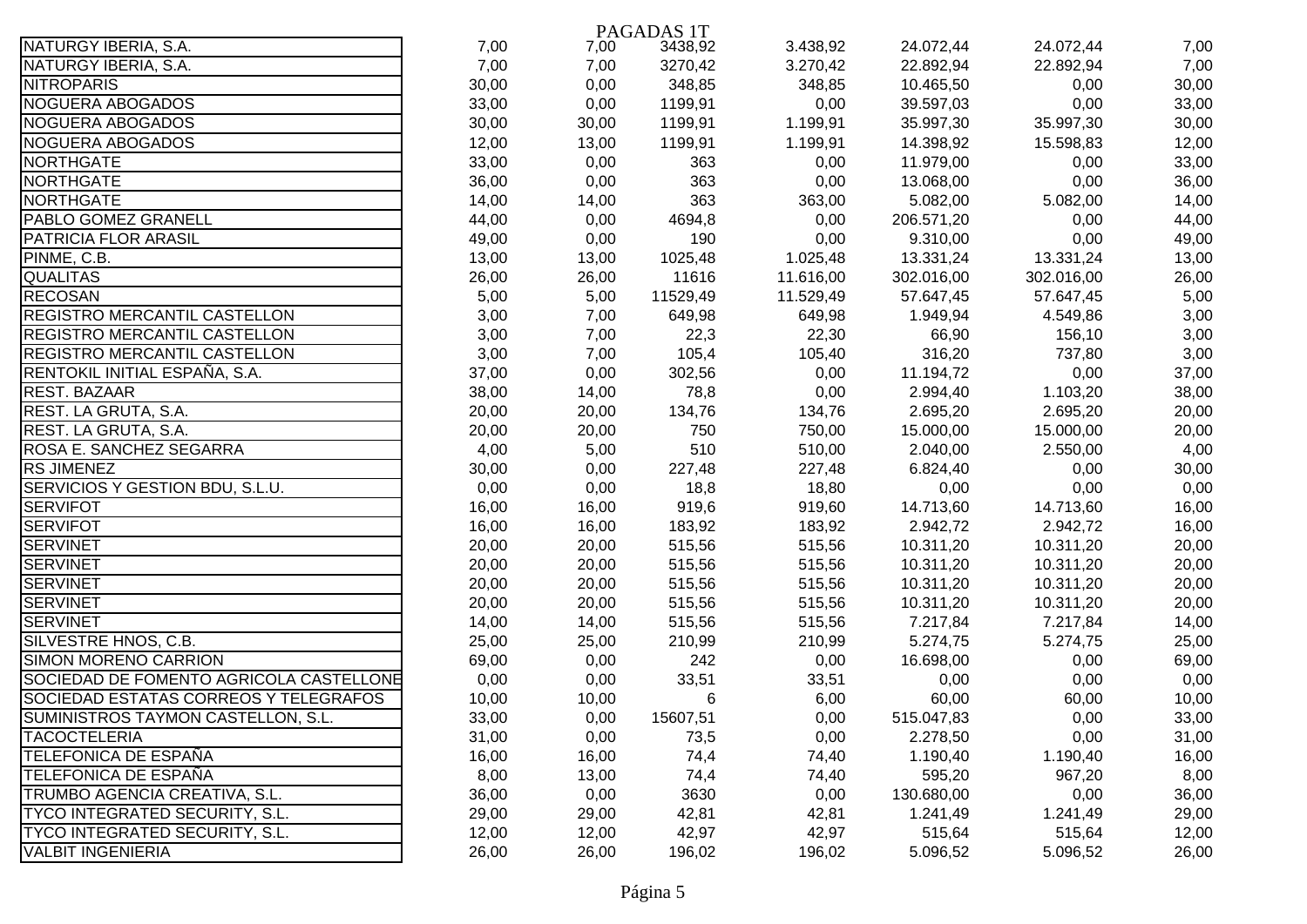|                                 |          |          | PAGADAS 1T |            |              |              |          |
|---------------------------------|----------|----------|------------|------------|--------------|--------------|----------|
| <b>VALBIT INGENIERIA</b>        | 43,00    | 0,00     | 196,02     | 0,00       | 8.428,86     | 0,00         | 43,00    |
| <b>VALBIT INGENIERIA</b>        | 14,00    | 14,00    | 196,02     | 196,02     | 2.744,28     | 2.744,28     | 14,00    |
| <b>VALBIT INGENIERIA</b>        | 4,00     | 4,00     | 196,02     | 196,02     | 784,08       | 784,08       | 4,00     |
| VALBIT INGENIERIA               | 9,00     | 9,00     | 496,1      | 496,10     | 4.464,90     | 4.464,90     | 9,00     |
| <b>VALORA PREVENCION</b>        | 13,00    | 13,00    | 2026,74    | 2.026,74   | 26.347,62    | 26.347,62    | 13,00    |
| <b>VICENTE DIAGO SEGARRA</b>    | 42,00    | 0,00     | 568,7      | 0,00       | 23.885,40    | 0,00         | 42,00    |
| <b>VICENTE DIAGO SEGARRA</b>    | 42,00    | 0,00     | 356,95     | 0,00       | 14.991,90    | 0,00         | 42,00    |
| <b>VICENTE DIAGO SEGARRA</b>    | 42,00    | 0,00     | 217,8      | 0,00       | 9.147,60     | 0,00         | 42,00    |
| <b>VICENTE DIAGO SEGARRA</b>    | 49,00    | 0,00     | 568,7      | 0,00       | 27.866,30    | 0,00         | 49,00    |
| <b>VICENTE DIAGO SEGARRA</b>    | 37,00    | 0,00     | 217,8      | 0,00       | 8.058,60     | 0,00         | 37,00    |
| <b>VICENTE DIAGO SEGARRA</b>    | 34,00    | 0,00     | 66,55      | 0,00       | 2.262,70     | 0,00         | 34,00    |
| <b>VICENTE DIAGO SEGARRA</b>    | 26,00    | 26,00    | 568,7      | 568,70     | 14.786,20    | 14.786,20    | 26,00    |
| <b>VICENTE DIAGO SEGARRA</b>    | 14,00    | 14,00    | 187,55     | 187,55     | 2.625,70     | 2.625,70     | 14,00    |
| <b>VICENTE DIAGO SEGARRA</b>    | 9,00     | 9,00     | 568,7      | 568,70     | 5.118,30     | 5.118,30     | 9,00     |
| <b>VICENTE GONZALEZ BAREA</b>   | 10,00    | 15,00    | 235,01     | 235,01     | 2.350,10     | 3.525, 15    | 10,00    |
| <b>VICENTE GONZALEZ BAREA</b>   | 4,00     | 5,00     | 153        | 153,00     | 612,00       | 765,00       | 4,00     |
| <b>VICENT MARTELL CARRERAS</b>  | 9,00     | 9,00     | 139,15     | 139,15     | 1.252,35     | 1.252,35     | 9,00     |
| <b>VICENT MARTELL CARRERAS</b>  | 9,00     | 9,00     | 344,85     | 344,85     | 3.103,65     | 3.103,65     | 9,00     |
| <b>VICENT MARTELL CARRERAS</b>  | 3,00     | 0,00     | 235,22     | 235,22     | 705,66       | 0,00         | 3,00     |
| <b>VIUNATURA, S.L.</b>          | 35,00    | 0,00     | 1617,17    | 0,00       | 56.600,95    | 0,00         | 35,00    |
| <b>VIUNATURA, S.L.</b>          | 37,00    | 0,00     | 600,61     | 0,00       | 22.222,57    | 0,00         | 37,00    |
| <b>VIUNATURA, S.L.</b>          | 35,00    | 0,00     | 600,61     | 0,00       | 21.021,35    | 0,00         | 35,00    |
| <b>VIUNATURA, S.L.</b>          | 14,00    | 14,00    | 2.056,40   | 2.056,40   | 28.789,60    | 28.789,60    | 14,00    |
| <b>ZERO GRAUS TERMODINAMICA</b> | 12,00    | 13,00    | 1.052,55   | 1.052,55   | 12.630,60    | 13.683,15    | 12,00    |
| <b>ZERO GRAUS TERMODINAMICA</b> | 12,00    | 13,00    | 5235,31    | 5.235,31   | 62.823,72    | 68.059,03    | 12,00    |
| <b>TOTALES</b>                  | 5.653,00 | 1.957,00 | 220.395,14 | 120.832,32 | 5.994.651,38 | 1.569.812,37 | 5.653,00 |

| <b>PMP</b>       | Sumatorio nº días conforme X importe  | 5.994.651,38 |
|------------------|---------------------------------------|--------------|
|                  | Importe total de pagos                | 220.395,14   |
|                  | <b>ROP</b><br><b>PMP</b> pagadas      | 27,20        |
| <b>MOROSIDAD</b> | Sumatorio nº días recepción X importe | 5.611.036,96 |
|                  | Importe de las operaciones            | 220.395,14   |
|                  | <b>PMP</b> pagadas                    | 25,46        |
|                  | Nº pagos en periodo legal             | 155          |
|                  | Importe en el peridodo legal          | 120.832,32   |
|                  | Nº pagos fuera periodo legal          | 79           |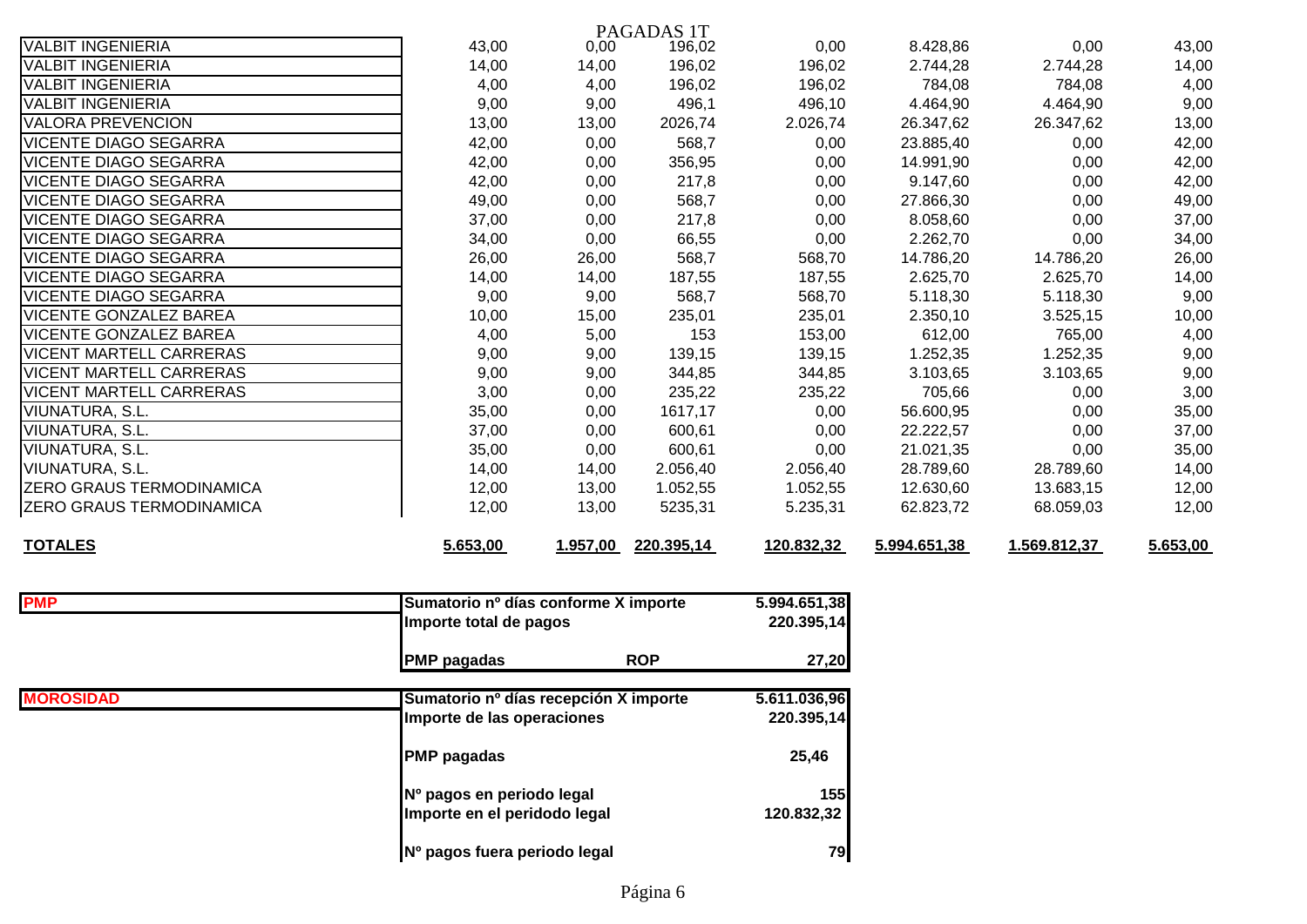| PAGADAS 1T<br>Importe fuera del peridodo legal | 99.562,82 |
|------------------------------------------------|-----------|
| Total facturas pagadas                         | 234       |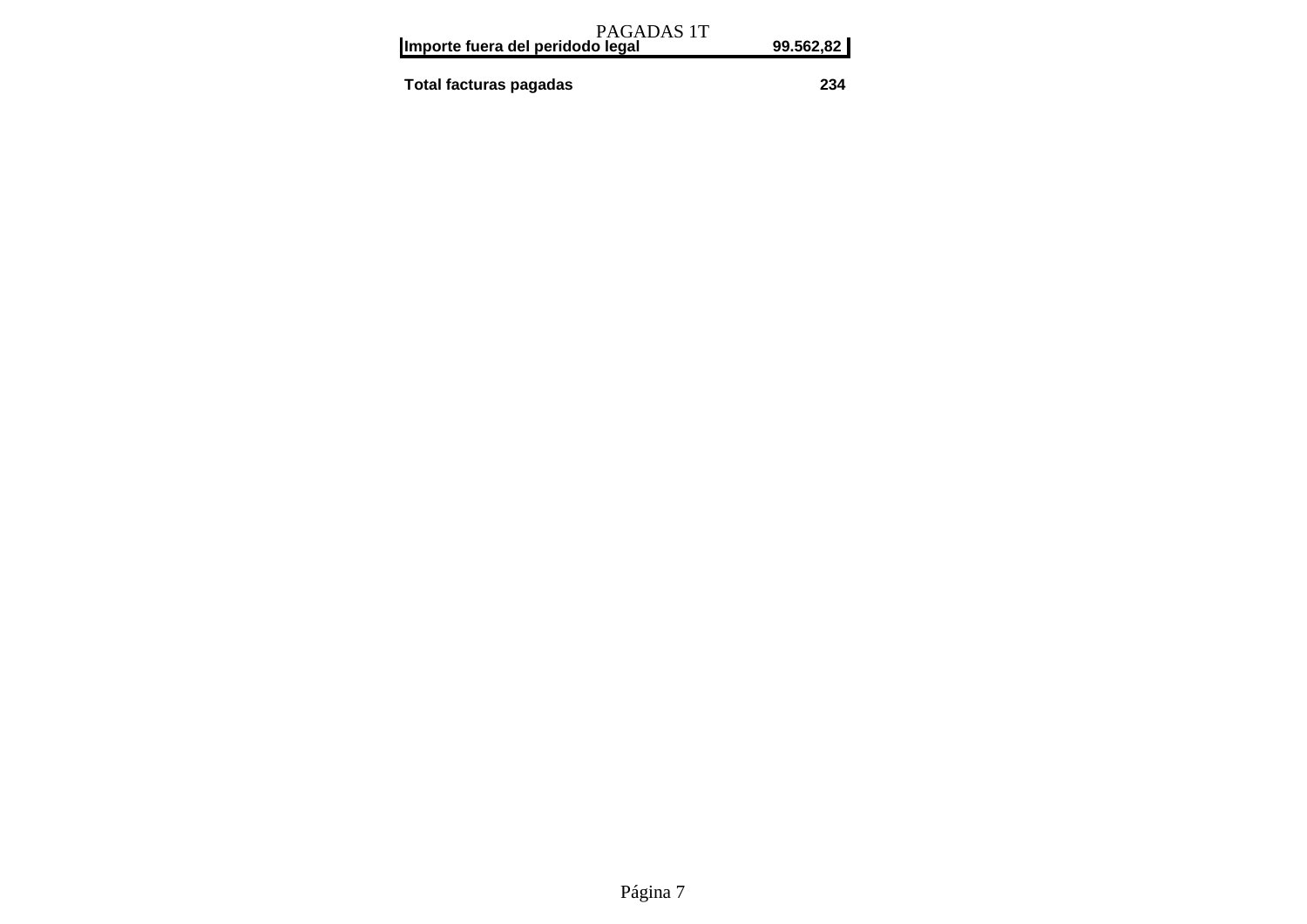|                           | <b>AS FUERA DE PLAZO</b> |            |                                                  |          |                   |                             |          |  |  |  |
|---------------------------|--------------------------|------------|--------------------------------------------------|----------|-------------------|-----------------------------|----------|--|--|--|
| N <sup>a</sup> días recep | Importe                  |            | Días Conf. X imp Días recep. X importe RECEPCION |          | <b>CONFORMADA</b> | <b>CONTABILIZADA PAGADA</b> |          |  |  |  |
| 34,00                     | 282,99                   | 9.338,67   | 9.621,66                                         | 30/12/21 | 31/12/21          | 31/12/21                    | 02/02/22 |  |  |  |
| 34,00                     | 503,84                   | 16.626,72  | 17.130,56                                        | 30/12/21 | 31/12/21          | 31/12/21                    | 02/02/22 |  |  |  |
| 37,00                     | 175,69                   | 6.500,53   | 6.500,53                                         | 27/12/21 | 27/12/21          | 28/12/21                    | 02/02/22 |  |  |  |
| 34,00                     | 1.851,30                 | 61.092,90  | 62.944,20                                        | 30/12/21 | 31/12/21          | 31/12/21                    | 02/02/22 |  |  |  |
| 35,00                     | 1.802,90                 | 64.904,40  | 63.101,50                                        | 02/02/22 | 01/02/22          | 28/02/22                    | 09/03/22 |  |  |  |
| 35,00                     | 1.851,30                 | 66.646,80  | 64.795,50                                        | 02/02/22 | 01/02/22          | 28/02/22                    | 09/03/22 |  |  |  |
| 35,00                     | 4.743,20                 | 170.755,20 | 166.012,00                                       | 02/02/22 | 01/02/22          | 28/02/22                    | 09/03/22 |  |  |  |
| 0,00                      | 1.851,30                 | 55.539,00  | 0,00                                             | 07/02/22 | 07/02/22          | 03/03/22                    | 09/03/22 |  |  |  |
| 0,00                      | 1.851,30                 | 22.215,60  | 0,00                                             | 03/03/22 | 03/03/22          | 14/03/22                    | 15/03/22 |  |  |  |
| 50,00                     | 69,30                    | 3.395,70   | 3.465,00                                         | 14/12/21 | 15/12/21          | 31/12/21                    | 02/02/22 |  |  |  |
| 0,00                      | 46,53                    | 3.210,57   | 0,00                                             | 21/02/22 | 30/12/21          | 28/02/22                    | 09/03/22 |  |  |  |
| 0,00                      | 69,41                    | 902,33     | 0,00                                             | 02/03/22 | 02/03/22          | 14/03/22                    | 15/03/22 |  |  |  |
| 0,00                      | 61,49                    | 553,41     | 0,00                                             | 16/03/22 | 16/03/22          | 24/03/22                    | 25/03/22 |  |  |  |
| 0,00                      | 8.324,03                 | 49.944,18  | 0,00                                             | 09/03/22 | 09/03/22          | 14/03/22                    | 15/03/22 |  |  |  |
| 44,00                     | 1.744,22                 | 76.745,68  | 76.745,68                                        | 24/01/22 | 24/01/22          | 28/02/22                    | 09/03/22 |  |  |  |
| 0,00                      | 13,99                    | 307,78     | 0,00                                             | 09/02/22 | 09/02/22          | 03/03/22                    | 03/03/22 |  |  |  |
| 0,00                      | 28,99                    | 637,78     | 0,00                                             | 09/02/22 | 09/02/22          | 03/03/22                    | 03/03/22 |  |  |  |
| 0,00                      | 53,96                    | 1.133,16   | 0,00                                             | 15/02/22 | 10/02/22          | 03/03/22                    | 03/03/22 |  |  |  |
| 0,00                      | 18,58                    | 390,18     | 0,00                                             | 15/02/22 | 10/02/22          | 03/03/22                    | 03/03/22 |  |  |  |
| 0,00                      | 34,88                    | 558,08     | 0,00                                             | 15/02/22 | 15/02/22          | 03/03/22                    | 03/03/22 |  |  |  |
| 0,00                      | 34,87                    | 557,92     | 0,00                                             | 15/02/22 | 15/02/22          | 03/03/22                    | 03/03/22 |  |  |  |
| 0,00                      | 10,45                    | 167,20     | 0,00                                             | 15/02/22 | 15/02/22          | 03/03/22                    | 03/03/22 |  |  |  |
| 0,00                      | 49,80                    | 697,20     | 0,00                                             | 16/03/22 | 16/03/22          | 24/03/22                    | 30/03/22 |  |  |  |
| 36,00                     | 26,65                    | 932,75     | 959,40                                           | 26/01/22 | 27/01/22          | 03/03/22                    | 03/03/22 |  |  |  |
| 35,00                     | 14,95                    | 523,25     | 523,25                                           | 27/01/22 | 27/01/22          | 03/03/22                    | 03/03/22 |  |  |  |
| 49,00                     | 1.800,00                 | 88.200,00  | 88.200,00                                        | 25/01/22 | 25/01/22          | 14/03/22                    | 15/03/22 |  |  |  |
| 0,00                      | 22,50                    | 0,00       | 0,00                                             | 25/02/22 | 25/02/22          | 25/02/22                    | 25/02/22 |  |  |  |
| 0,00                      | 24,80                    | 0,00       | 0,00                                             | 26/02/22 | 26/02/22          | 26/02/22                    | 26/02/22 |  |  |  |
| 0,00                      | 10,16                    | 91,44      | 0,00                                             | 14/03/22 | 15/03/22          | 24/03/22                    | 24/03/22 |  |  |  |
| 0,00                      | 1,45                     | 13,05      | 0,00                                             | 14/03/22 | 15/03/22          | 24/03/22                    | 24/03/22 |  |  |  |
| 0,00                      | 2,66                     | 23,94      | 0,00                                             | 14/03/22 | 15/03/22          | 24/03/22                    | 24/03/22 |  |  |  |
| 0,00                      | 1,45                     | 13,05      | 0,00                                             | 14/03/22 | 15/03/22          | 24/03/22                    | 24/03/22 |  |  |  |
| 0,00                      | 1,45                     | 13,05      | 0,00                                             | 14/03/22 | 15/03/22          | 24/03/22                    | 24/03/22 |  |  |  |
| 0,00                      | 2,90                     | 26,10      | 0,00                                             | 14/03/22 | 15/03/22          | 24/03/22                    | 24/03/22 |  |  |  |
| 0,00                      | 1,45                     | 13,05      | 0,00                                             | 14/03/22 | 15/03/22          | 24/03/22                    | 24/03/22 |  |  |  |
| 0,00                      | 11,31                    | 101,79     | 0,00                                             | 14/03/22 | 15/03/22          | 24/03/22                    | 24/03/22 |  |  |  |
| 0,00                      | 2,42                     | 21,78      | 0,00                                             | 14/03/22 | 15/03/22          | 24/03/22                    | 24/03/22 |  |  |  |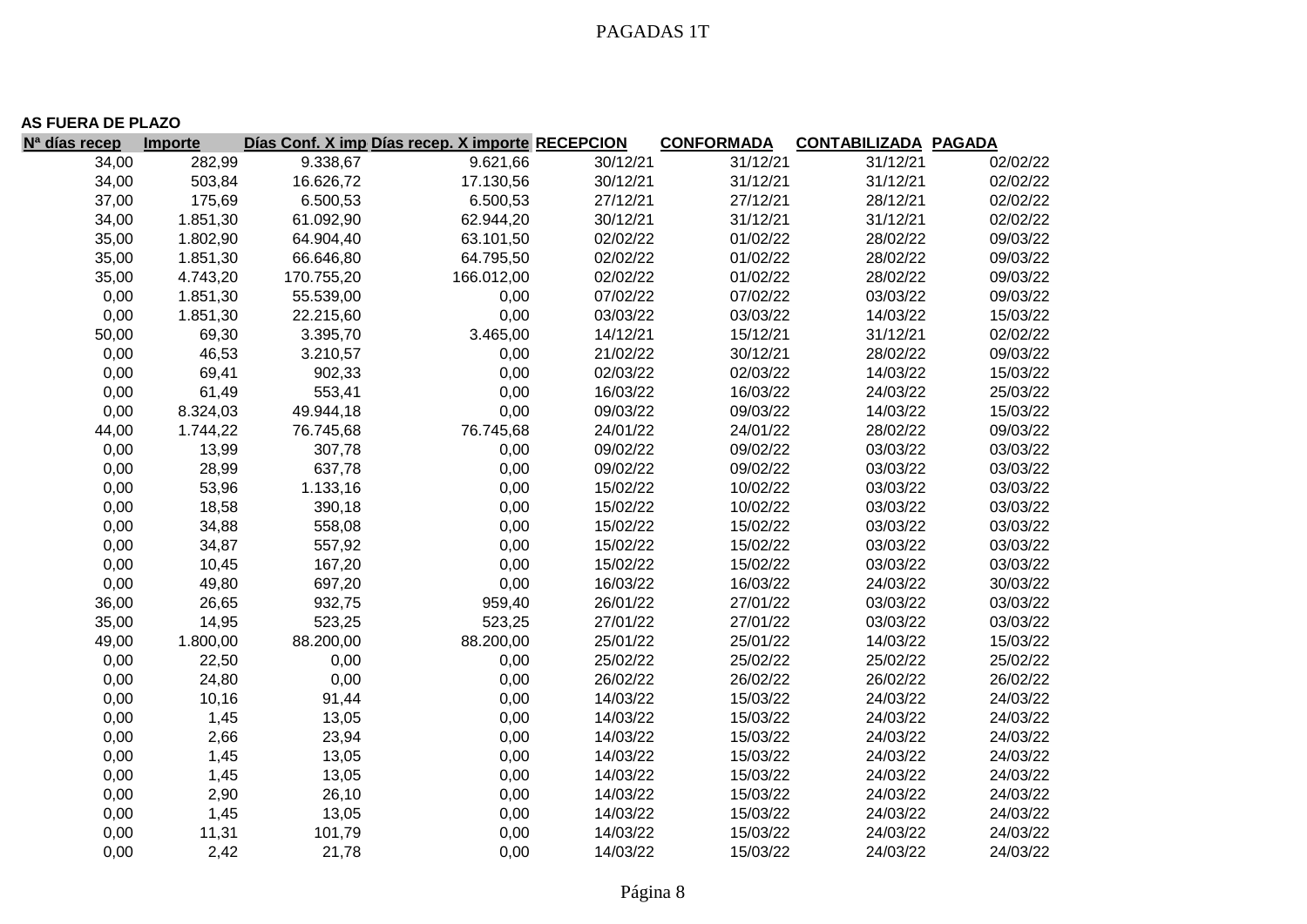|       |          |            |            | PAGADAS 1T |          |          |          |
|-------|----------|------------|------------|------------|----------|----------|----------|
| 0,00  | 1,45     | 13,05      | 0,00       | 14/03/22   | 15/03/22 | 24/03/22 | 24/03/22 |
| 0,00  | 79,38    | 714,42     | 0,00       | 14/03/22   | 15/03/22 | 24/03/22 | 24/03/22 |
| 0,00  | 1,45     | 13,05      | 0,00       | 14/03/22   | 15/03/22 | 24/03/22 | 24/03/22 |
| 0,00  | 4,36     | 39,24      | 0,00       | 14/03/22   | 15/03/22 | 24/03/22 | 24/03/22 |
| 0,00  | 5,32     | 47,88      | 0,00       | 14/03/22   | 15/03/22 | 24/03/22 | 24/03/22 |
| 0,00  | 1,45     | 13,05      | 0,00       | 14/03/22   | 15/03/22 | 24/03/22 | 24/03/22 |
| 0,00  | 1,45     | 13,05      | 0,00       | 14/03/22   | 15/03/22 | 24/03/22 | 24/03/22 |
| 0,00  | 2,90     | 26,10      | 0,00       | 14/03/22   | 15/03/22 | 24/03/22 | 24/03/22 |
| 0,00  | 1,45     | 13,05      | 0,00       | 14/03/22   | 15/03/22 | 24/03/22 | 24/03/22 |
| 0,00  | 6,47     | 58,23      | 0,00       | 14/03/22   | 15/03/22 | 24/03/22 | 24/03/22 |
| 0,00  | 82,58    | 743,22     | 0,00       | 14/03/22   | 15/03/22 | 24/03/22 | 24/03/22 |
| 0,00  | 4,36     | 39,24      | 0,00       | 14/03/22   | 15/03/22 | 24/03/22 | 24/03/22 |
| 0,00  | 4,11     | 36,99      | 0,00       | 14/03/22   | 15/03/22 | 24/03/22 | 24/03/22 |
| 0,00  | 2,90     | 26,10      | 0,00       | 14/03/22   | 15/03/22 | 24/03/22 | 24/03/22 |
| 0,00  | 1,45     | 13,05      | 0,00       | 14/03/22   | 15/03/22 | 24/03/22 | 24/03/22 |
| 0,00  | 1,45     | 13,05      | 0,00       | 14/03/22   | 15/03/22 | 24/03/22 | 24/03/22 |
| 0,00  | 1.505,20 | 13.546,80  | 0,00       | 14/03/22   | 15/03/22 | 24/03/22 | 24/03/22 |
| 0,00  | 11,00    | 110,00     | 0,00       | 21/02/22   | 21/02/22 | 03/03/22 | 03/03/22 |
| 63,00 | 6.664,20 | 419.844,60 | 419.844,60 | 11/01/22   | 11/01/22 | 03/03/22 | 15/03/22 |
| 0,00  | 4.111,50 | 4.111,50   | 0,00       | 14/03/22   | 15/03/22 | 24/03/22 | 16/03/22 |
| 34,00 | 1.308,11 | 503.622,35 | 44.475,74  | 30/12/21   | 13/01/21 | 31/12/21 | 02/02/22 |
| 49,00 | 1.509,35 | 45.280,50  | 73.958,15  | 19/01/22   | 07/02/22 | 03/03/22 | 09/03/22 |
| 0,00  | 3.932,50 | 47.190,00  | 0,00       | 03/03/22   | 03/03/22 | 03/03/22 | 15/03/22 |
| 0,00  | 1.509,35 | 7.546,75   | 0,00       | 09/03/22   | 10/03/22 | 14/03/22 | 15/03/22 |
| 34,00 | 196,85   | 6.889,75   | 6.692,90   | 30/12/21   | 29/12/21 | 31/12/21 | 02/02/22 |
| 36,00 | 80,25    | 2.889,00   | 2.889,00   | 01/02/22   | 01/02/22 | 03/03/22 | 09/03/22 |
| 0,00  | 16,65    | 432,90     | 0,00       | 17/02/22   | 17/02/22 | 03/03/22 | 15/03/22 |
| 0,00  | 20,78    | 270,14     | 0,00       | 02/03/22   | 02/03/22 | 14/03/22 | 15/03/22 |
| 0,00  | 140,78   | 422,34     | 0,00       | 16/03/22   | 22/03/22 | 24/03/22 | 25/03/22 |
| 0,00  | 51,24    | 1.485,96   | 0,00       | 02/02/22   | 02/02/22 | 03/03/22 | 03/03/22 |
| 35,00 | 1.815,00 | 63.525,00  | 63.525,00  | 02/02/22   | 02/02/22 | 03/03/22 | 09/03/22 |
| 0,00  | 34,02    | 680,40     | 0,00       | 17/02/22   | 17/02/22 | 03/03/22 | 09/03/22 |
| 0,00  | 67,80    | 1.356,00   | 0,00       | 23/02/22   | 23/02/22 | 03/03/22 | 15/03/22 |
| 0,00  | 51,49    | 154,47     | 0,00       | 16/03/22   | 16/03/22 | 24/03/22 | 19/03/22 |
| 0,00  | 8,00     | 504,00     | 0,00       | 21/02/22   | 27/12/21 | 28/02/22 | 28/02/22 |
| 0,00  | 90,00    | 5.400,00   | 0,00       | 21/02/22   | 30/12/21 | 28/02/22 | 28/02/22 |
| 0,00  | 105,50   | 6.330,00   | 0,00       | 21/02/22   | 30/12/21 | 28/02/22 | 28/02/22 |
| 0,00  | 84,40    | 1.181,60   | 0,00       | 17/02/22   | 17/02/22 | 03/03/22 | 03/03/22 |
| 0,00  | 21,25    | 297,50     | 0,00       | 17/02/22   | 17/02/22 | 03/03/22 | 03/03/22 |
| 0,00  | 14,27    | 99,89      | 0,00       | 22/02/22   | 24/02/22 | 03/03/22 | 03/03/22 |
| 0,00  | 90,34    | 632,38     | 0,00       | 22/02/22   | 24/02/22 | 03/03/22 | 03/03/22 |
| 37,00 | 1.527,25 | 56.508,25  | 56.508,25  | 31/01/22   | 31/01/22 | 03/03/22 | 09/03/22 |
| 0,00  | 230,00   | 2.530,00   | 0,00       | 01/03/22   | 04/03/22 | 14/03/22 | 15/03/22 |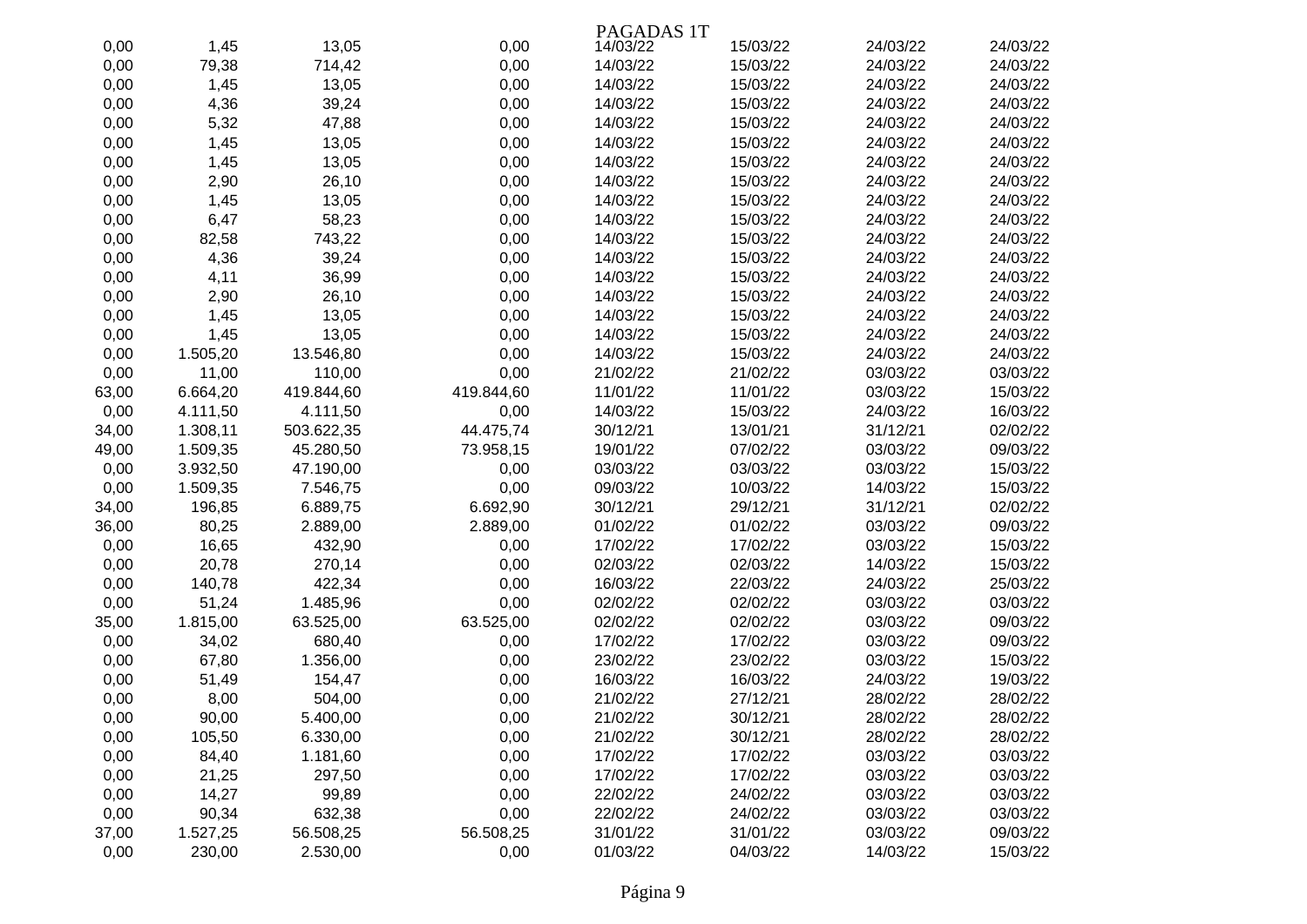|       |          |            |            | PAGADAS 1T |          |          |          |
|-------|----------|------------|------------|------------|----------|----------|----------|
| 34,00 | 4,84     | 164,56     | 164,56     | 30/12/21   | 30/12/21 | 31/12/21 | 02/02/22 |
| 37,00 | 249,10   | 9.216,70   | 9.216,70   | 27/12/21   | 27/12/21 | 28/12/21 | 02/02/22 |
| 37,00 | 21,46    | 794,02     | 794,02     | 31/01/22   | 31/01/22 | 03/03/22 | 09/03/22 |
| 0,00  | 37,10    | 816,20     | 0,00       | 21/02/22   | 21/02/22 | 03/03/22 | 15/03/22 |
| 0,00  | 280,90   | 5.056,20   | 0,00       | 22/02/22   | 25/02/22 | 03/03/22 | 15/03/22 |
| 0,00  | 1.267,48 | 87.456,12  | 0,00       | 21/02/22   | 30/12/21 | 28/02/22 | 09/03/22 |
| 0,00  | 58,08    | 1.742,40   | 0,00       | 07/02/22   | 07/02/22 | 28/02/22 | 09/03/22 |
| 0,00  | 67,76    | 2.032,80   | 0,00       | 07/02/22   | 07/02/22 | 28/02/22 | 09/03/22 |
| 49,00 | 29,04    | 1.277,76   | 1.422,96   | 19/01/22   | 24/01/22 | 03/03/22 | 09/03/22 |
| 49,00 | 116,16   | 5.111,04   | 5.691,84   | 19/01/22   | 24/01/22 | 03/03/22 | 09/03/22 |
| 0,00  | 481,58   | 9.150,02   | 0,00       | 21/02/22   | 24/02/22 | 03/03/22 | 15/03/22 |
| 0,00  | 18,42    | 1.105,20   | 0,00       | 21/02/22   | 30/12/21 | 28/02/22 | 28/02/22 |
| 37,00 | 423,50   | 15.669,50  | 15.669,50  | 27/12/21   | 27/12/21 | 28/12/21 | 02/02/22 |
| 0,00  | 350,00   | 6.300,00   | 0,00       | 22/02/22   | 25/02/22 | 03/03/22 | 15/03/22 |
| 34,00 | 302,50   | 10.587,50  | 10.285,00  | 30/12/21   | 29/12/21 | 31/12/21 | 02/02/22 |
| 38,00 | 13,55    | 501,35     | 514,90     | 24/01/22   | 25/01/22 | 03/03/22 | 03/03/22 |
| 36,00 | 44,00    | 1.540,00   | 1.584,00   | 26/01/22   | 27/01/22 | 03/03/22 | 03/03/22 |
| 34,00 | 2.420,00 | 79.860,00  | 82.280,00  | 30/12/21   | 31/12/21 | 31/12/21 | 02/02/22 |
| 50,00 | 29,04    | 1.452,00   | 1.452,00   | 14/12/21   | 14/12/21 | 28/12/21 | 02/02/22 |
| 31,00 | 39,93    | 958,32     | 1.237,83   | 31/01/22   | 07/02/22 | 03/03/22 | 03/03/22 |
| 0,00  | 605,00   | 3.025,00   | 0,00       | 18/03/22   | 20/03/22 | 24/03/22 | 25/03/22 |
| 34,00 | 2,46     | 83,64      | 83,64      | 30/12/21   | 30/12/21 | 31/12/21 | 02/02/22 |
| 0,00  | 7,01     | 63,09      | 0,00       | 21/02/22   | 28/02/22 | 28/02/22 | 09/03/22 |
| 0,00  | 21,50    | 193,50     | 0,00       | 21/02/22   | 28/02/22 | 28/02/22 | 09/03/22 |
| 0,00  | 41,14    | 699,38     | 0,00       | 01/03/22   | 26/02/22 | 14/03/22 | 15/03/22 |
| 0,00  | 709,06   | 10.635,90  | 0,00       | 03/03/22   | 28/02/22 | 14/03/22 | 15/03/22 |
| 43,00 | 5.278,42 | 226.972,06 | 226.972,06 | 19/01/22   | 19/01/22 | 03/03/22 | 03/03/22 |
| 0,00  | 8.514,41 | 68.115,28  | 0,00       | 23/02/22   | 23/02/22 | 03/03/22 | 03/03/22 |
| 49,00 | 24,08    | 1.179,92   | 1.179,92   | 19/01/22   | 19/01/22 | 03/03/22 | 09/03/22 |
| 0,00  | 285,56   | 1.713,36   | 0,00       | 09/03/22   | 09/03/22 | 14/03/22 | 15/03/22 |
| 0,00  | 23,95    | 71,85      | 0,00       | 18/03/22   | 22/03/22 | 24/03/22 | 25/03/22 |
| 36,00 | 3.932,50 | 141.570,00 | 141.570,00 | 01/02/22   | 01/02/22 | 03/03/22 | 09/03/22 |
| 0,00  | 784,08   | 10.193,04  | 0,00       | 18/02/22   | 18/02/22 | 03/03/22 | 03/03/22 |
| 0,00  | 158,28   | 2.849,04   | 0,00       | 25/02/22   | 25/02/22 | 03/03/22 | 15/03/22 |
| 0,00  | 206,60   | 4.958,40   | 0,00       | 02/02/22   | 07/02/22 | 03/03/22 | 03/03/22 |
| 0,00  | 8,31     | 116,34     | 0,00       | 17/02/22   | 17/02/22 | 03/03/22 | 03/03/22 |
| 0,00  | 13,96    | 97,72      | 0,00       | 16/03/22   | 17/03/22 | 24/03/22 | 24/03/22 |
| 50,00 | 1.512,20 | 74.097,80  | 75.610,00  | 14/12/21   | 15/12/21 | 31/12/21 | 02/02/22 |
| 50,00 | 1.512,20 | 74.097,80  | 75.610,00  | 14/12/21   | 15/12/21 | 31/12/21 | 02/02/22 |
| 50,00 | 1.512,20 | 74.097,80  | 75.610,00  | 14/12/21   | 15/12/21 | 31/12/21 | 02/02/22 |
| 50,00 | 1.512,20 | 74.097,80  | 75.610,00  | 14/12/21   | 15/12/21 | 31/12/21 | 02/02/22 |
| 49,00 | 1.512,20 | 74.097,80  | 74.097,80  | 19/01/22   | 19/01/22 | 28/02/22 | 09/03/22 |
| 49,00 | 714,08   | 34.989,92  | 34.989,92  | 19/01/22   | 19/01/22 | 28/02/22 | 09/03/22 |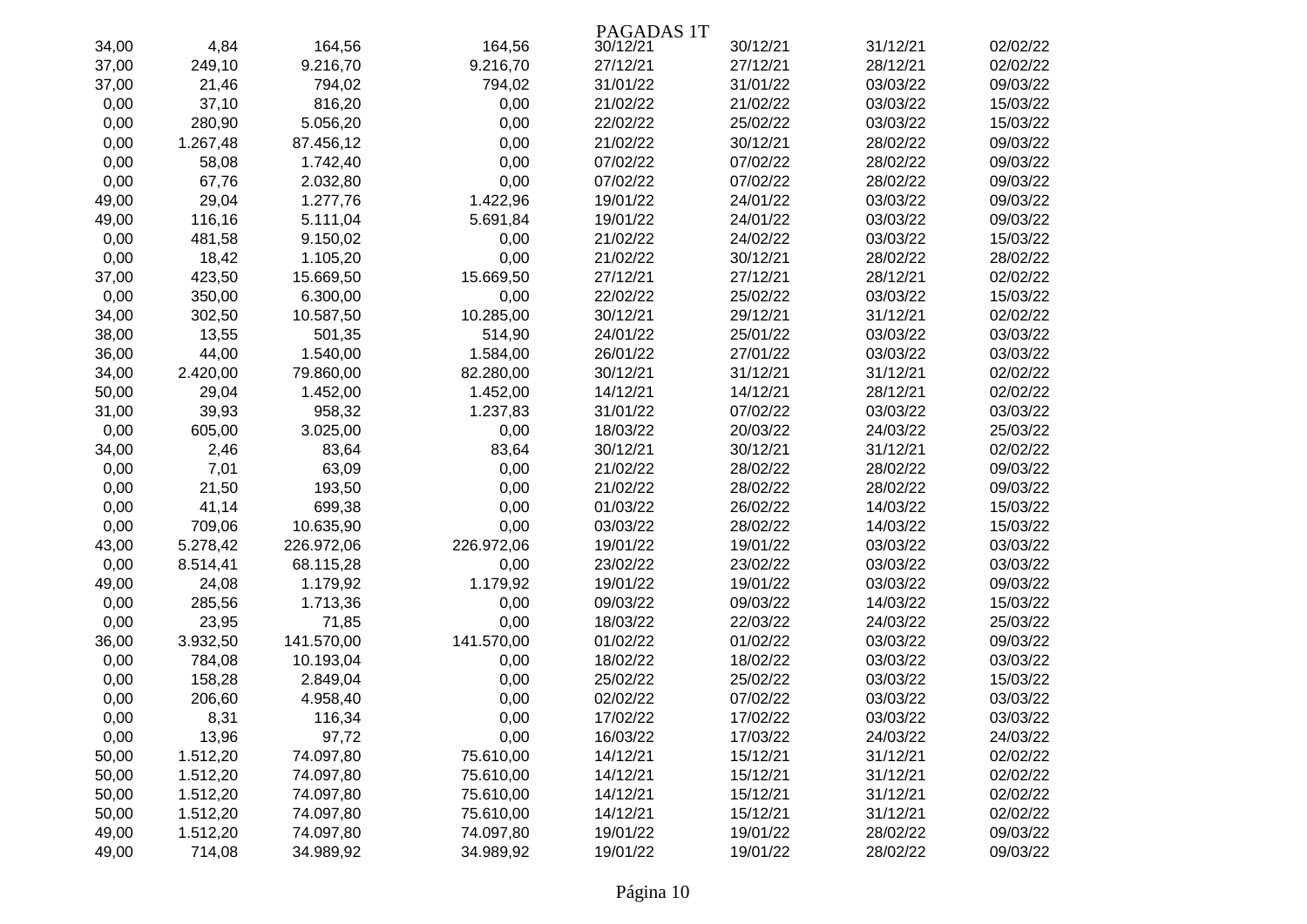|       |          |            |            | PAGADAS 1T |          |          |          |
|-------|----------|------------|------------|------------|----------|----------|----------|
| 49,00 | 1.512,20 | 74.097,80  | 74.097,80  | 19/01/22   | 19/01/22 | 28/02/22 | 09/03/22 |
| 55,00 | 84,30    | 4.636,50   | 4.636,50   | 13/01/22   | 13/01/22 | 03/03/22 | 09/03/22 |
| 0,00  | 10,35    | 103,50     | 0,00       | 21/02/22   | 21/02/22 | 03/03/22 | 03/03/22 |
| 0,00  | 899,00   | 18.879,00  | 0,00       | 22/02/22   | 22/02/22 | 03/03/22 | 15/03/22 |
| 0,00  | 158,00   | 790,00     | 0,00       | 23/02/22   | 23/02/22 | 28/02/22 | 28/02/22 |
| 43,00 | 25,12    | 954,56     | 1.080,16   | 19/01/22   | 24/01/22 | 03/03/22 | 03/03/22 |
| 34,00 | 5.082,00 | 167.706,00 | 172.788,00 | 30/12/21   | 31/12/21 | 31/12/21 | 02/02/22 |
| 37,00 | 338,80   | 16.262,40  | 12.535,60  | 27/12/21   | 16/12/21 | 28/12/21 | 02/02/22 |
| 49,00 | 338,80   | 14.907,20  | 16.601,20  | 19/01/22   | 24/01/22 | 03/03/22 | 09/03/22 |
| 0,00  | 338,80   | 8.808,80   | 0,00       | 17/02/22   | 17/02/22 | 03/03/22 | 15/03/22 |
| 0,00  | 2.057,00 | 12.342,00  | 0,00       | 09/03/22   | 09/03/22 | 14/03/22 | 15/03/22 |
| 0,00  | 338,80   | 3.388,00   | 0,00       | 16/03/22   | 15/03/22 | 24/03/22 | 25/03/22 |
| 0,00  | 9.445,56 | 264.475,68 | 0,00       | 08/02/22   | 09/02/22 | 03/03/22 | 09/03/22 |
| 0,00  | 423,50   | 2.541,00   | 0,00       | 09/03/22   | 09/03/22 | 14/03/22 | 15/03/22 |
| 0,00  | 219,74   | 4.614,54   | 0,00       | 22/02/22   | 22/02/22 | 28/02/22 | 15/03/22 |
| 0,00  | 453,75   | 1.815,00   | 0,00       | 09/03/22   | 20/03/22 | 24/03/22 | 24/03/22 |
| 0,00  | 106,00   | 318,00     | 0,00       | 24/02/22   | 28/02/22 | 03/03/22 | 03/03/22 |
| 0,00  | 1.060,21 | 3.180,63   | 0,00       | 24/02/22   | 28/02/22 | 03/03/22 | 03/03/22 |
| 0,00  | 1.028,50 | 13.370,50  | 0,00       | 01/03/22   | 01/03/22 | 14/03/22 | 14/03/22 |
| 0,00  | 302,50   | 3.932,50   | 0,00       | 01/03/22   | 01/03/22 | 14/03/22 | 14/03/22 |
| 0,00  | 504,16   | 2.016,64   | 0,00       | 09/03/22   | 20/03/22 | 24/03/22 | 24/03/22 |
| 0,00  | 1.113,62 | 4.454,48   | 0,00       | 09/03/22   | 20/03/22 | 24/03/22 | 24/03/22 |
| 0,00  | 609,76   | 0,00       | 0,00       | 31/03/22   | 31/03/22 | 31/03/22 | 31/03/22 |
| 0,00  | 504,16   | 0,00       | 0,00       | 31/03/22   | 31/03/22 | 31/03/22 | 31/03/22 |
| 0,00  | 504,16   | 0,00       | 0,00       | 31/03/22   | 31/03/22 | 31/03/22 | 31/03/22 |
| 34,00 | 1.180,84 | 40.148,56  | 40.148,56  | 30/12/21   | 30/12/21 | 31/12/21 | 02/02/22 |
| 0,00  | 721,00   | 15.141,00  | 0,00       | 22/02/22   | 22/02/22 | 03/03/22 | 15/03/22 |
| 34,00 | 1.089,00 | 35.937,00  | 37.026,00  | 30/12/21   | 31/12/21 | 31/12/21 | 02/02/22 |
| 34,00 | 363,00   | 11.979,00  | 12.342,00  | 30/12/21   | 31/12/21 | 31/12/21 | 02/02/22 |
| 37,00 | 1.089,00 | 54.450,00  | 40.293,00  | 27/12/21   | 14/12/21 | 28/12/21 | 02/02/22 |
| 37,00 | 66,79    | 2.471,23   | 2.471,23   | 31/01/22   | 31/01/22 | 28/02/22 | 09/03/22 |
| 37,00 | 49,85    | 1.844,45   | 1.844,45   | 31/01/22   | 31/01/22 | 28/02/22 | 09/03/22 |
| 37,00 | 13,71    | 507,27     | 507,27     | 31/01/22   | 31/01/22 | 28/02/22 | 09/03/22 |
| 34,00 | 4.645,06 | 153.286,98 | 157.932,04 | 30/12/21   | 31/12/21 | 31/12/21 | 02/02/22 |
| 0,00  | 149,17   | 149,17     | 0,00       | 11/03/22   | 14/03/22 | 14/03/22 | 15/03/22 |
| 0,00  | 194,86   | 194,86     | 0,00       | 11/03/22   | 14/03/22 | 14/03/22 | 15/03/22 |
| 0,00  | 795,09   | 795,09     | 0,00       | 11/03/22   | 14/03/22 | 14/03/22 | 15/03/22 |
| 0,00  | 1.256,69 | 1.256,69   | 0,00       | 11/03/22   | 14/03/22 | 14/03/22 | 15/03/22 |
| 0,00  | 3.560,59 | 3.560,59   | 0,00       | 11/03/22   | 14/03/22 | 14/03/22 | 15/03/22 |
| 0,00  | 250,47   | 5.259,87   | 0,00       | 22/02/22   | 22/02/22 | 03/03/22 | 15/03/22 |
| 55,00 | 70,29    | 3.865,95   | 3.865,95   | 13/01/22   | 13/01/22 | 28/02/22 | 09/03/22 |
| 0,00  | 578,18   | 3.469,08   | 0,00       | 09/03/22   | 09/03/22 | 14/03/22 | 15/03/22 |
| 38,00 | 2.698,41 | 102.539,58 | 102.539,58 | 24/01/22   | 24/01/22 | 03/03/22 | 03/03/22 |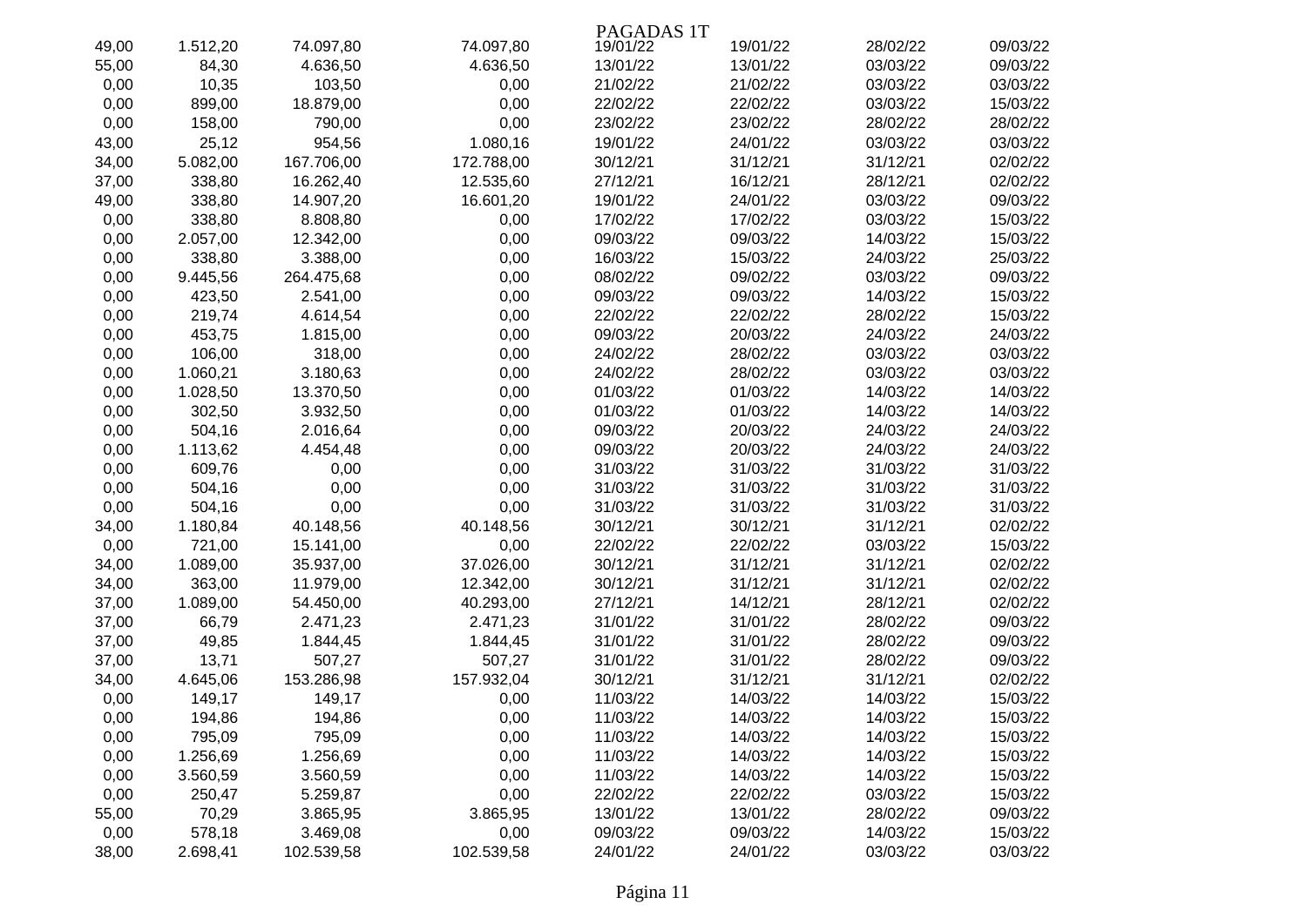|       |           |            |            | PAGADAS 1T |          |          |          |
|-------|-----------|------------|------------|------------|----------|----------|----------|
| 0,00  | 3.438,92  | 24.072,44  | 0,00       | 24/02/22   | 24/02/22 | 03/03/22 | 03/03/22 |
| 0,00  | 3.270,42  | 22.892,94  | 0,00       | 24/02/22   | 24/02/22 | 03/03/22 | 03/03/22 |
| 49,00 | 348,85    | 10.465,50  | 17.093,65  | 19/01/22   | 07/02/22 | 03/03/22 | 09/03/22 |
| 34,00 | 1.199,91  | 39.597,03  | 40.796,94  | 30/12/21   | 31/12/21 | 31/12/21 | 02/02/22 |
| 0,00  | 1.199,91  | 35.997,30  | 0,00       | 07/02/22   | 07/02/22 | 03/03/22 | 09/03/22 |
| 0,00  | 1.199,91  | 14.398,92  | 0,00       | 02/03/22   | 03/03/22 | 14/03/22 | 15/03/22 |
| 34,00 | 363,00    | 11.979,00  | 12.342,00  | 30/12/21   | 31/12/21 | 31/12/21 | 02/02/22 |
| 36,00 | 363,00    | 13.068,00  | 13.068,00  | 01/02/22   | 01/02/22 | 03/03/22 | 09/03/22 |
| 0,00  | 363,00    | 5.082,00   | 0,00       | 01/03/22   | 01/03/22 | 14/03/22 | 15/03/22 |
| 49,00 | 4.694,80  | 206.571,20 | 230.045,20 | 19/01/22   | 24/01/22 | 03/03/22 | 09/03/22 |
| 37,00 | 190,00    | 9.310,00   | 7.030,00   | 27/12/21   | 15/12/21 | 28/12/21 | 02/02/22 |
| 0,00  | 1.025,48  | 13.331,24  | 0,00       | 02/03/22   | 02/03/22 | 14/03/22 | 15/03/22 |
| 0,00  | 11.616,00 | 302.016,00 | 0,00       | 17/02/22   | 17/02/22 | 03/03/22 | 15/03/22 |
| 0,00  | 11.529,49 | 57.647,45  | 0,00       | 10/03/22   | 10/03/22 | 14/03/22 | 15/03/22 |
| 0,00  | 649,98    | 1.949,94   | 0,00       | 24/02/22   | 28/02/22 | 03/03/22 | 03/03/22 |
| 0,00  | 22,30     | 66,90      | 0,00       | 24/02/22   | 28/02/22 | 03/03/22 | 03/03/22 |
| 0,00  | 105,40    | 316,20     | 0,00       | 24/02/22   | 28/02/22 | 03/03/22 | 03/03/22 |
| 37,00 | 302,56    | 11.194,72  | 11.194,72  | 25/01/22   | 25/01/22 | 03/03/22 | 03/03/22 |
| 0,00  | 78,80     | 2.994,40   | 0,00       | 17/02/22   | 24/01/22 | 03/03/22 | 03/03/22 |
| 0,00  | 134,76    | 2.695,20   | 0,00       | 23/02/22   | 23/02/22 | 03/03/22 | 15/03/22 |
| 0,00  | 750,00    | 15.000,00  | 0,00       | 23/02/22   | 23/02/22 | 03/03/22 | 15/03/22 |
| 0,00  | 510,00    | 2.040,00   | 0,00       | 26/02/22   | 27/02/22 | 03/03/22 | 03/03/22 |
| 49,00 | 227,48    | 6.824,40   | 11.146,52  | 19/01/22   | 07/02/22 | 03/03/22 | 09/03/22 |
| 0,00  | 18,80     | 0,00       | 0,00       | 25/02/22   | 25/02/22 | 25/02/22 | 25/02/22 |
| 0,00  | 919,60    | 14.713,60  | 0,00       | 21/02/22   | 21/02/22 | 28/02/22 | 09/03/22 |
| 0,00  | 183,92    | 2.942,72   | 0,00       | 21/02/22   | 21/02/22 | 28/02/22 | 09/03/22 |
| 0,00  | 515,56    | 10.311,20  | 0,00       | 17/02/22   | 17/02/22 | 28/02/22 | 09/03/22 |
| 0,00  | 515,56    | 10.311,20  | 0,00       | 17/02/22   | 17/02/22 | 28/02/22 | 09/03/22 |
| 0,00  | 515,56    | 10.311,20  | 0,00       | 17/02/22   | 17/02/22 | 28/02/22 | 09/03/22 |
| 0,00  | 515,56    | 10.311,20  | 0,00       | 17/02/22   | 17/02/22 | 03/03/22 | 09/03/22 |
| 0,00  | 515,56    | 7.217,84   | 0,00       | 01/03/22   | 01/03/22 | 14/03/22 | 15/03/22 |
| 0,00  | 210,99    | 5.274,75   | 0,00       | 18/02/22   | 18/02/22 | 03/03/22 | 15/03/22 |
| 69,00 | 242,00    | 16.698,00  | 16.698,00  | 30/12/21   | 30/12/21 | 28/02/22 | 09/03/22 |
| 0,00  | 33,51     | 0,00       | 0,00       | 31/03/22   | 31/03/22 | 31/03/22 | 31/03/22 |
| 0,00  | 6,00      | 60,00      | 0,00       | 21/02/22   | 21/02/22 | 03/03/22 | 03/03/22 |
| 34,00 | 15.607,51 | 515.047,83 | 530.655,34 | 30/12/21   | 31/12/21 | 31/12/21 | 02/02/22 |
| 31,00 | 73,50     | 2.278,50   | 2.278,50   | 31/01/22   | 31/01/22 | 03/03/22 | 03/03/22 |
| 0,00  | 74,40     | 1.190,40   | 0,00       | 15/02/22   | 15/02/22 | 03/03/22 | 03/03/22 |
| 0,00  | 74,40     | 595,20     | 0,00       | 11/03/22   | 16/03/22 | 24/03/22 | 24/03/22 |
| 36,00 | 3.630,00  | 130.680,00 | 130.680,00 | 01/02/22   | 01/02/22 | 03/03/22 | 09/03/22 |
| 0,00  | 42,81     | 1.241,49   | 0,00       | 02/02/22   | 02/02/22 | 03/03/22 | 03/03/22 |
| 0,00  | 42,97     | 515,64     | 0,00       | 02/03/22   | 02/03/22 | 14/03/22 | 14/03/22 |
| 0,00  | 196,02    | 5.096,52   | 0,00       | 02/02/22   | 02/02/22 | 28/02/22 | 28/02/22 |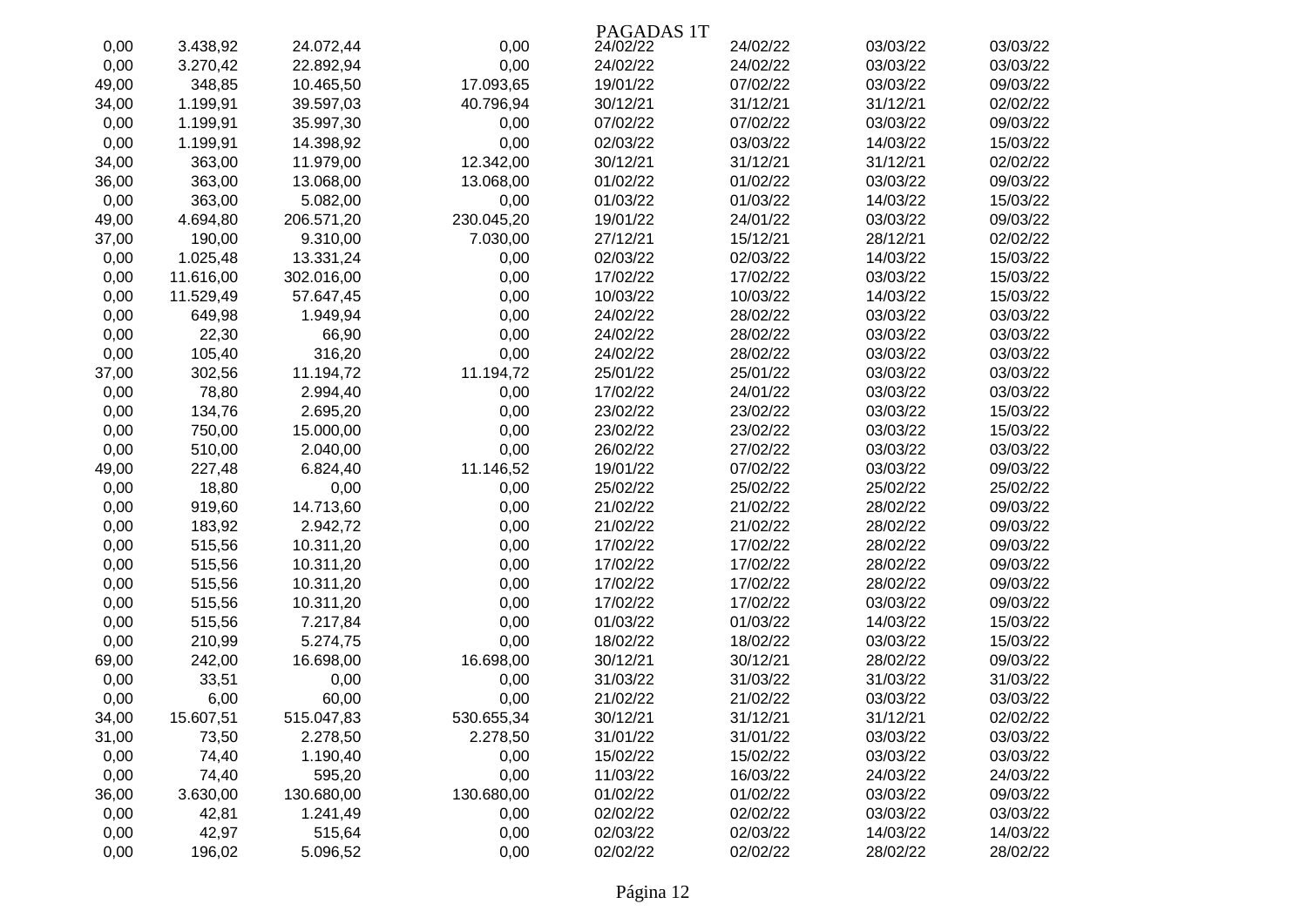|       |          |           |           | PAGADAS 1T |          |          |          |
|-------|----------|-----------|-----------|------------|----------|----------|----------|
| 43,00 | 196,02   | 8.428,86  | 8.428,86  | 19/01/22   | 19/01/22 | 03/03/22 | 03/03/22 |
| 0,00  | 196,02   | 2.744,28  | 0,00      | 17/02/22   | 17/02/22 | 03/03/22 | 03/03/22 |
| 0,00  | 196,02   | 784,08    | 0,00      | 10/03/22   | 10/03/22 | 14/03/22 | 14/03/22 |
| 0,00  | 496,10   | 4.464,90  | 0,00      | 22/03/22   | 22/03/22 | 31/03/22 | 31/03/22 |
| 0,00  | 2.026,74 | 26.347,62 | 0,00      | 01/03/22   | 01/03/22 | 14/03/22 | 14/03/22 |
| 37,00 | 568,70   | 23.885,40 | 21.041,90 | 27/12/21   | 22/12/21 | 28/12/21 | 02/02/22 |
| 37,00 | 356,95   | 14.991,90 | 13.207,15 | 27/12/21   | 22/12/21 | 28/12/21 | 02/02/22 |
| 37,00 | 217,80   | 9.147,60  | 8.058,60  | 27/12/21   | 22/12/21 | 28/12/21 | 02/02/22 |
| 49,00 | 568,70   | 27.866,30 | 27.866,30 | 19/01/22   | 19/01/22 | 03/03/22 | 09/03/22 |
| 37,00 | 217,80   | 8.058,60  | 8.058,60  | 31/01/22   | 31/01/22 | 03/03/22 | 09/03/22 |
| 34,00 | 66,55    | 2.262,70  | 2.262,70  | 09/02/22   | 09/02/22 | 03/03/22 | 15/03/22 |
| 0,00  | 568,70   | 14.786,20 | 0,00      | 17/02/22   | 17/02/22 | 03/03/22 | 15/03/22 |
| 0,00  | 187,55   | 2.625,70  | 0,00      | 01/03/22   | 01/03/22 | 14/03/22 | 15/03/22 |
| 0,00  | 568,70   | 5.118,30  | 0,00      | 16/03/22   | 16/03/22 | 24/03/22 | 25/03/22 |
| 0,00  | 235,01   | 2.350,10  | 0,00      | 16/02/22   | 21/02/22 | 03/03/22 | 03/03/22 |
| 0,00  | 153,00   | 612,00    | 0,00      | 09/03/22   | 10/03/22 | 14/03/22 | 14/03/22 |
| 0,00  | 139,15   | 1.252,35  | 0,00      | 15/03/22   | 15/03/22 | 24/03/22 | 24/03/22 |
| 0,00  | 344,85   | 3.103,65  | 0,00      | 16/03/22   | 16/03/22 | 24/03/22 | 25/03/22 |
| 51,00 | 235,22   | 705,66    | 11.996,22 | 02/02/22   | 22/03/22 | 24/03/22 | 25/03/22 |
| 34,00 | 1.617,17 | 56.600,95 | 54.983,78 | 30/12/21   | 29/12/21 | 31/12/21 | 02/02/22 |
| 37,00 | 600,61   | 22.222,57 | 22.222,57 | 31/01/22   | 31/01/22 | 03/03/22 | 09/03/22 |
| 33,00 | 600,61   | 21.021,35 | 19.820,13 | 04/02/22   | 02/02/22 | 03/03/22 | 09/03/22 |
| 0,00  | 2.056,40 | 28.789,60 | 0,00      | 01/03/22   | 01/03/22 | 14/03/22 | 15/03/22 |
| 0,00  | 1.052,55 | 12.630,60 | 0,00      | 02/03/22   | 03/03/22 | 14/03/22 | 15/03/22 |
| 0,00  | 5.235,31 | 62.823,72 | 0,00      | 02/03/22   | 03/03/22 | 14/03/22 | 15/03/22 |
|       |          |           |           |            |          |          |          |

**3.240,00 220.395,14 5.994.651,38 4.041.224,59**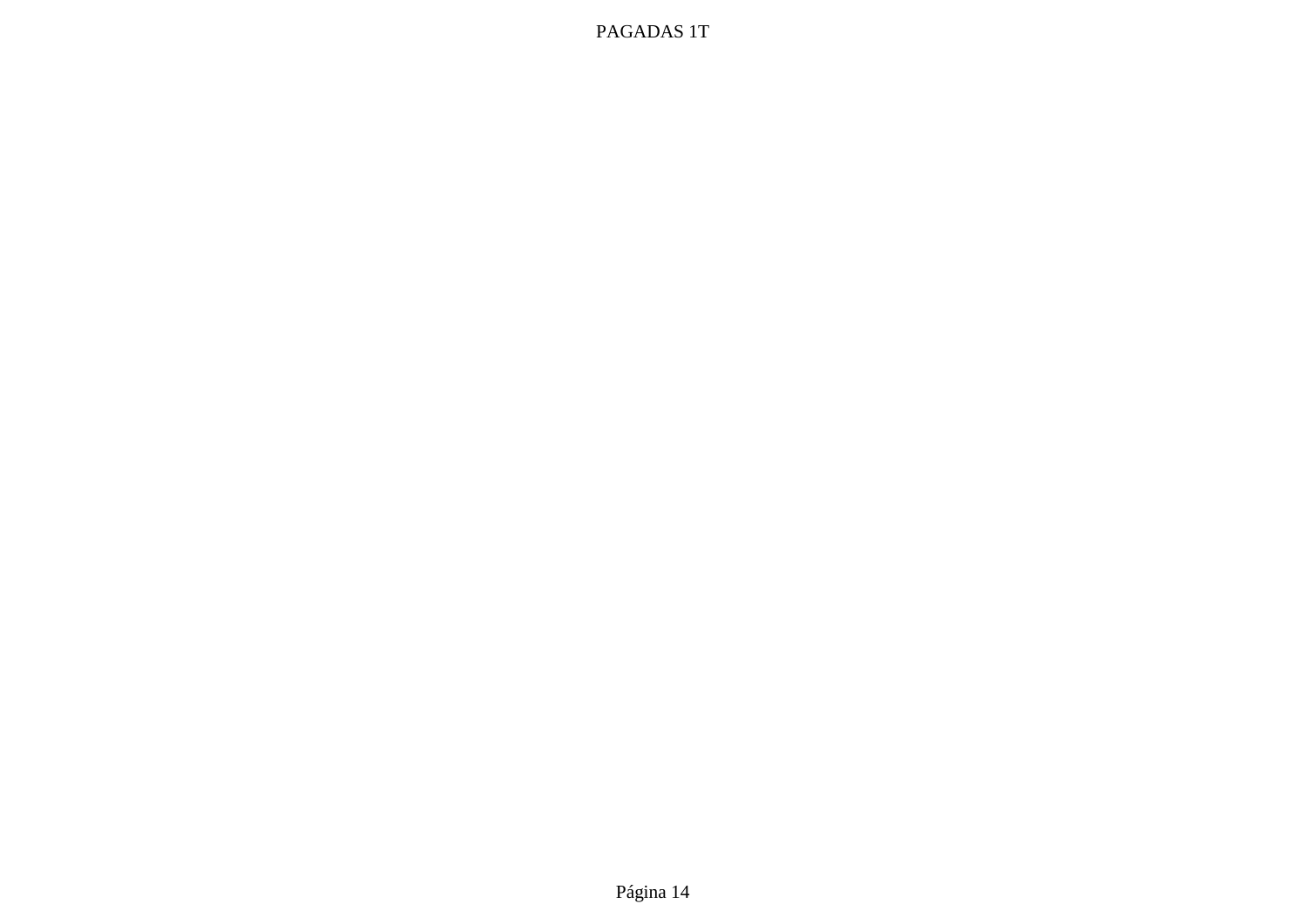## **Nº FACTURA**

| 21L00359                       | 1,00     | 0,00  | 33,00 |
|--------------------------------|----------|-------|-------|
| 21L00360                       | 1,00     | 0,00  | 33,00 |
| 21L00168                       | 0,00     | 1,00  | 36,00 |
| EMV-15/21                      | 1,00     | 0,00  | 33,00 |
| EMV-05/21                      | $-1,00$  | 27,00 | 9,00  |
| EMV-12/21                      | $-1,00$  | 27,00 | 9,00  |
| EMV-14/21                      | $-1,00$  | 27,00 | 9,00  |
| EMV-01/22                      | 0,00     | 24,00 | 6,00  |
| EMV-02/22                      | 0,00     | 11,00 | 1,00  |
| 212399                         | 1,00     | 16,00 | 33,00 |
| 212662                         | $-53,00$ | 60,00 | 9,00  |
| 220322                         | 0,00     | 12,00 | 1,00  |
| 220120                         | 0,00     | 8,00  | 1,00  |
| 22070                          | 0,00     | 5,00  | 1,00  |
| 2100629                        | 0,00     | 35,00 | 9,00  |
| DS-ASE-INV-ES-2022-11696103    | 0,00     | 22,00 | 0,00  |
| DS-ASE-INV-ES-2022-11696105    | 0,00     | 22,00 | 0,00  |
| DS-ASE-INV-ES-2022-11788020    | $-5,00$  | 21,00 | 0,00  |
| DS-ASE-INV-ES-2022-11907483    | $-5,00$  | 21,00 | 0,00  |
| RE2713823                      | 0,00     | 16,00 | 0,00  |
| RE2713735                      | 0,00     | 16,00 | 0,00  |
| SIM-INV-ES-133737341-2022-1742 | 0,00     | 16,00 | 0,00  |
|                                | 0,00     | 8,00  | 6,00  |
| 1280124192                     | 1,00     | 35,00 | 0,00  |
| 1280124400                     | 0,00     | 35,00 | 0,00  |
| 101/2021                       | 0,00     | 48,00 | 1,00  |
| 57263                          | 0,00     | 0,00  | 0,00  |
| T-1241851                      | 0,00     | 0,00  | 0,00  |
| 5149                           | 1,00     | 9,00  | 0,00  |
| 2112                           | 1,00     | 9,00  | 0,00  |
| 3793                           | 1,00     | 9,00  | 0,00  |
| 6762                           | 1,00     | 9,00  | 0,00  |
| 3564                           | 1,00     | 9,00  | 0,00  |
| 1673                           | 1,00     | 9,00  | 0,00  |
| 6364                           | 1,00     | 9,00  | 0,00  |
| 7653                           | 1,00     | 9,00  | 0,00  |
| 4597                           | 1,00     | 9,00  | 0,00  |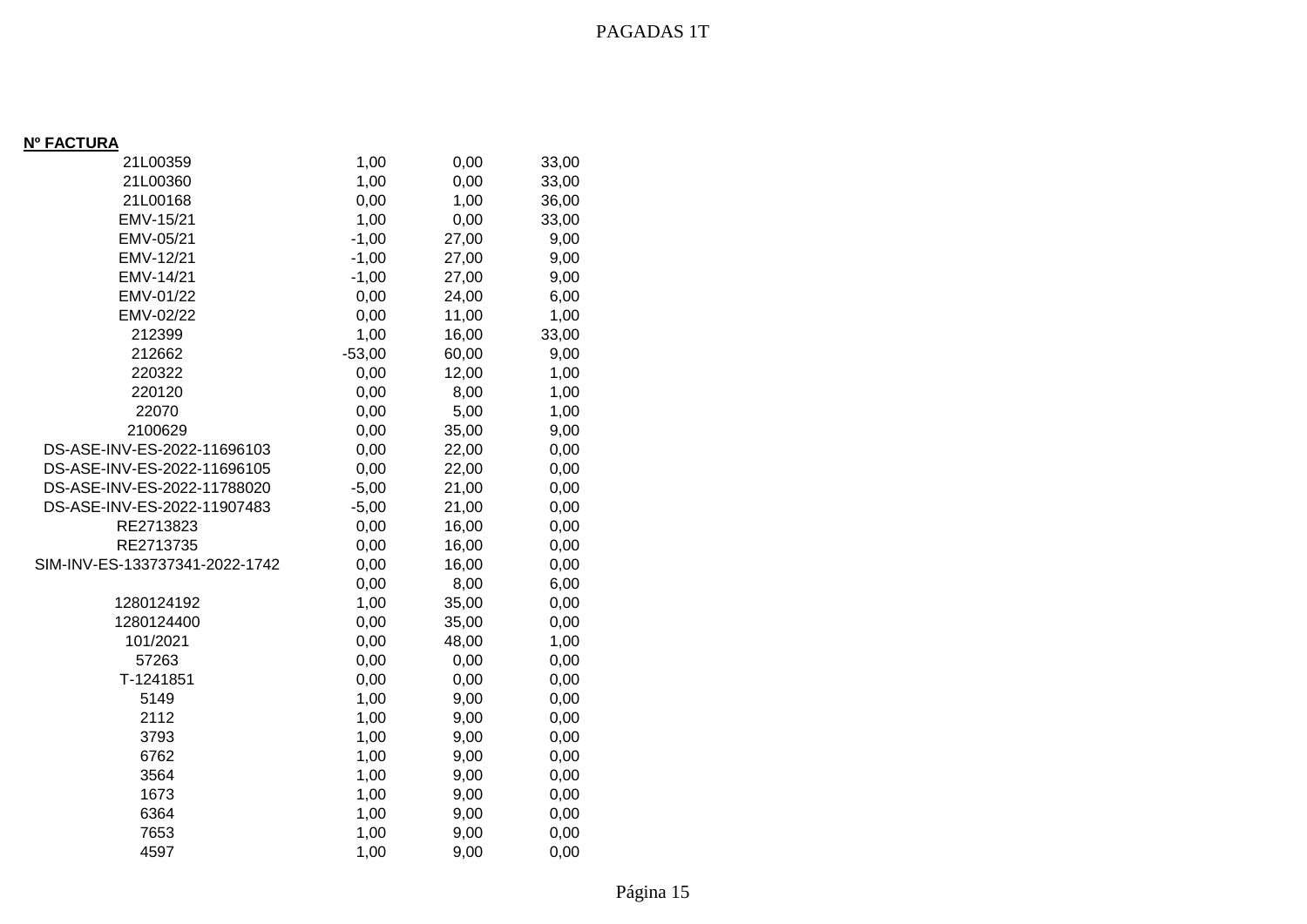|                    |           |        |         | rau |
|--------------------|-----------|--------|---------|-----|
| 6742               | 1,00      | 9,00   | 0,00    |     |
| 4603               | 1,00      | 9,00   | 0,00    |     |
| 9546               | 1,00      | 9,00   | 0,00    |     |
| 9551               | 1,00      | 9,00   | 0,00    |     |
| 7725               | 1,00      | 9,00   | 0,00    |     |
| 9543               | 1,00      | 9,00   | 0,00    |     |
| 9547               | 1,00      | 9,00   | 0,00    |     |
| 1241               | 1,00      | 9,00   | 0,00    |     |
| 1246               | 1,00      | 9,00   | 0,00    |     |
| 7722               | 1,00      | 9,00   | 0,00    |     |
| 7148               | 1,00      | 9,00   | 0,00    |     |
| 4031               | 1,00      | 9,00   | 0,00    |     |
| 1096               | 1,00      | 9,00   | 0,00    |     |
| 3952               | 1,00      | 9,00   | 0,00    |     |
| 296                | 1,00      | 9,00   | 0,00    |     |
| 300                | 1,00      | 9,00   | 0,00    |     |
| 22100              | 1,00      | 9,00   | 0,00    |     |
| FT025200222/000171 | 0,00      | 10,00  | 0,00    |     |
| R22/000001         | 0,00      | 51,00  | 12,00   |     |
| R21/000127         | 1,00      | 9,00   | $-8,00$ |     |
| 0270/2021          | $-351,00$ | 352,00 | 33,00   |     |
| 0005/2022          | 19,00     | 24,00  | 6,00    |     |
| 0063/2022          | 0,00      | 0,00   | 12,00   |     |
| 0073/2022          | 1,00      | 4,00   | 1,00    |     |
| 2021-83-V          | $-1,00$   | 2,00   | 33,00   |     |
| 206A1              | 0,00      | 30,00  | 6,00    |     |
| 428A1              | 0,00      | 14,00  | 12,00   |     |
| 642A1              | 0,00      | 12,00  | 1,00    |     |
| 830A1              | 6,00      | 2,00   | 1,00    |     |
| 2022/2/00007571    | 0,00      | 29,00  | 0,00    |     |
| 1161035611         | 0,00      | 29,00  | 6,00    |     |
| CR/109991          | 0,00      | 14,00  | 6,00    |     |
| CR/110153          | 0,00      | 8,00   | 12,00   |     |
| CR/110328          | 0,00      | 8,00   | $-5,00$ |     |
| FT02100001071      | $-56,00$  | 63,00  | 0,00    |     |
| T21/2496           | $-53,00$  | 60,00  | 0,00    |     |
| T21/2538           | $-53,00$  | 60,00  | 0,00    |     |
| T22/13             | 0,00      | 14,00  | 0,00    |     |
| T22/231            | 0,00      | 14,00  | 0,00    |     |
| 122/1768           | 2,00      | 7,00   | 0,00    |     |
| 122/1767           | 2,00      | 7,00   | 0,00    |     |
| 0001/E2200002      | 0,00      | 31,00  | 6,00    |     |
| 0001/E2200011      | 3,00      | 10,00  | 1,00    |     |
|                    |           |        |         |     |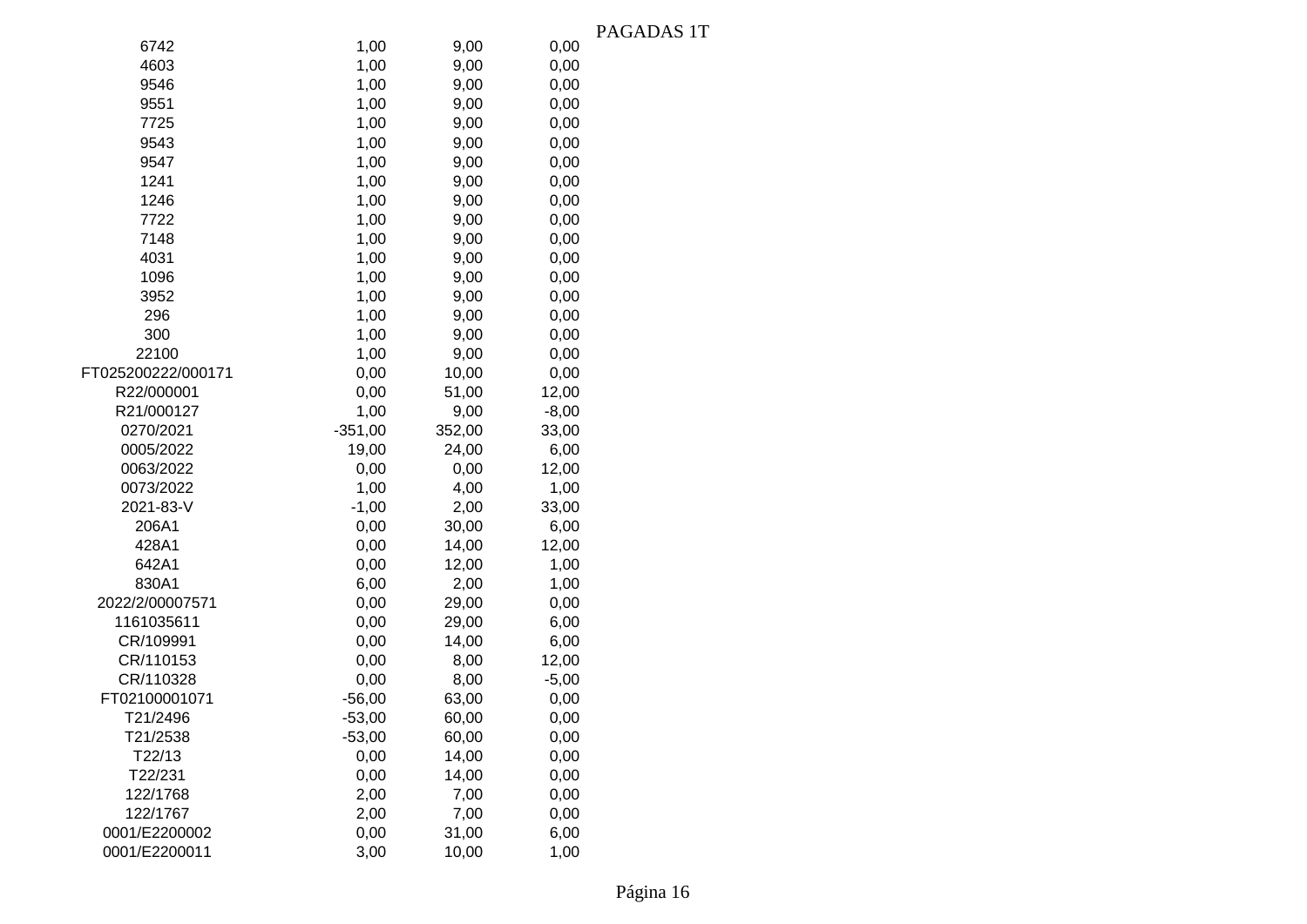|                   |          |       |       | PAGADAS 1T |
|-------------------|----------|-------|-------|------------|
| 249851            | 0,00     | 1,00  | 33,00 |            |
| F21.0099          | 0,00     | 1,00  | 36,00 |            |
| F22.0008          | 0,00     | 31,00 | 6,00  |            |
| F22.0014          | 0,00     | 10,00 | 12,00 |            |
| F22.0015          | 3,00     | 6,00  | 12,00 |            |
| 21795             | $-53,00$ | 60,00 | 9,00  |            |
| 99-21             | 0,00     | 21,00 | 9,00  |            |
| 103-21            | 0,00     | 21,00 | 9,00  |            |
| 008-22            | 5,00     | 38,00 | 6,00  |            |
| 005-22            | 5,00     | 38,00 | 6,00  |            |
| 40-22             | 3,00     | 7,00  | 12,00 |            |
| 21A003146         | $-53,00$ | 60,00 | 0,00  |            |
| 1261              | 0,00     | 1,00  | 36,00 |            |
| 550               | 3,00     | 6,00  | 12,00 |            |
| 129               | $-1,00$  | 2,00  | 33,00 |            |
| RI21000705        | 1,00     | 37,00 | 0,00  |            |
| RI21000750        | 1,00     | 35,00 | 0,00  |            |
| 2021_0508         | 1,00     | 0,00  | 33,00 |            |
| CV21/01185        | 0,00     | 14,00 | 36,00 |            |
| CV22/00070        | 7,00     | 24,00 | 0,00  |            |
| 124/22            | 2,00     | 4,00  | 1,00  |            |
| 2100300           | 0,00     | 1,00  | 33,00 |            |
| 2100150           | 7,00     | 0,00  | 9,00  |            |
| 2100219           | 7,00     | 0,00  | 9,00  |            |
| 23                | $-3,00$  | 16,00 | 1,00  |            |
| 115               | $-3,00$  | 14,00 | 1,00  |            |
| PI22142000005037  | 0,00     | 43,00 | 0,00  |            |
| PI22142000057519  | 0,00     | 8,00  | 0,00  |            |
| 00FV22010046      | 0,00     | 43,00 | 6,00  |            |
| 00FV22020167      | 0,00     | 5,00  | 1,00  |            |
| 00FV22030060      | 4,00     | 2,00  | 1,00  |            |
| FA224-0106        | 0,00     | 30,00 | 6,00  |            |
| 00FV22020068      | 0,00     | 13,00 | 0,00  |            |
| 1222400166        | 0,00     | 6,00  | 12,00 |            |
| 21220112010068000 | 5,00     | 24,00 | 0,00  |            |
| 21220214010324500 | 0,00     | 14,00 | 0,00  |            |
| 21220314010257800 | 1,00     | 7,00  | 0,00  |            |
| 461N210292        | 1,00     | 16,00 | 33,00 |            |
| 461N210291        | 1,00     | 16,00 | 33,00 |            |
| 461N210290        | 1,00     | 16,00 | 33,00 |            |
| 461N210289        | 1,00     | 16,00 | 33,00 |            |
| 461N210103        | 0,00     | 40,00 | 9,00  |            |
| 461N210104        | 0,00     | 40,00 | 9,00  |            |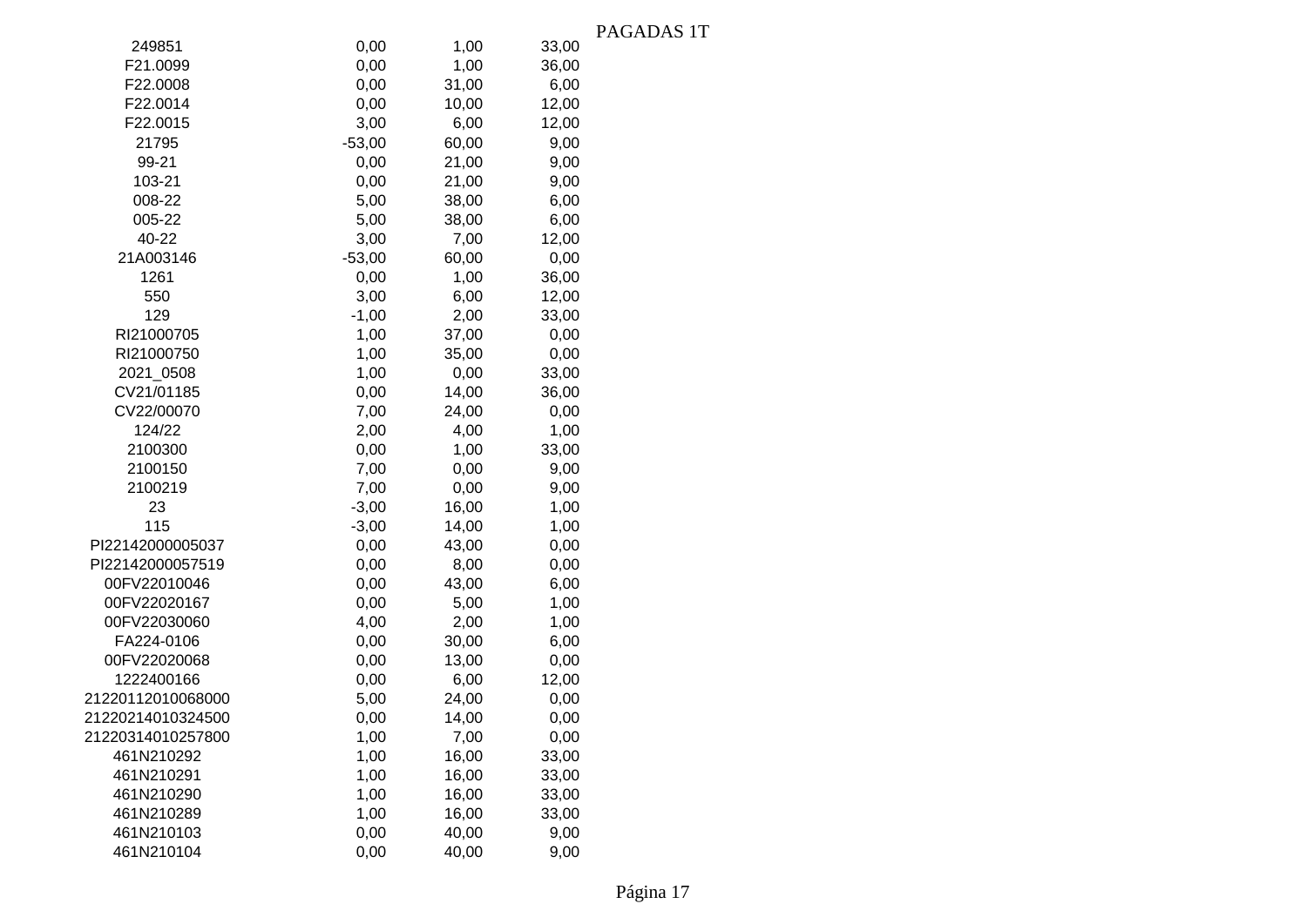|                  |          |       |       | PAGADAS 1T |
|------------------|----------|-------|-------|------------|
| 461N210289       | 0,00     | 40,00 | 9,00  |            |
| F3199/054372     | 0,00     | 49,00 | 6,00  |            |
| 2022001150       | 0,00     | 10,00 | 0,00  |            |
| 66               | 0,00     | 9,00  | 12,00 |            |
| 21163543         | 0,00     | 5,00  | 0,00  |            |
| 1400487704       | 5,00     | 38,00 | 0,00  |            |
| AF-FV21-4548     | 1,00     | 0,00  | 33,00 |            |
| AF-FV21-4341     | $-11,00$ | 12,00 | 36,00 |            |
| AF-FV22-0158     | 5,00     | 38,00 | 6,00  |            |
| AF-FV22-1094     | 0,00     | 14,00 | 12,00 |            |
| AF-FV22-1584     | 0,00     | 5,00  | 1,00  |            |
| AF-FV22-1822     | $-1,00$  | 9,00  | 1,00  |            |
| A/2122264        | 1,00     | 22,00 | 6,00  |            |
| 2021/69          | 0,00     | 5,00  | 1,00  |            |
| 0A21001873       | 0,00     | 6,00  | 15,00 |            |
| 1202R220011      | 11,00    | 4,00  | 0,00  |            |
| FGL/00034        | 4,00     | 3,00  | 0,00  |            |
| A1/00142         | 4,00     | 3,00  | 0,00  |            |
| 98               | 0,00     | 13,00 | 0,00  |            |
| 99               | 0,00     | 13,00 | 0,00  |            |
| 22000434         | 11,00    | 4,00  | 0,00  |            |
| 22000463         | 11,00    | 4,00  | 0,00  |            |
| 22000262         | 0,00     | 0,00  | 0,00  |            |
| 22000242         | 0,00     | 0,00  | 0,00  |            |
| 22000018         | 0,00     | 0,00  | 0,00  |            |
| 2021/16          | 0,00     | 1,00  | 33,00 |            |
| A/2200007        | 0,00     | 9,00  | 12,00 |            |
| 125/2021         | 1,00     | 0,00  | 33,00 |            |
| 124/2021         | 1,00     | 0,00  | 33,00 |            |
| 120/2021         | $-13,00$ | 14,00 | 36,00 |            |
| 211230           | 0,00     | 28,00 | 9,00  |            |
| 211352           | 0,00     | 28,00 | 9,00  |            |
| 211538           | 0,00     | 28,00 | 9,00  |            |
| FV21-29435       | 1,00     | 0,00  | 33,00 |            |
| FV21-39734       | 3,00     | 0,00  | 1,00  |            |
| FV21-38005       | 3,00     | 0,00  | 1,00  |            |
| FV6026           | 3,00     | 0,00  | 1,00  |            |
| FV21-3647        | 3,00     | 0,00  | 1,00  |            |
| FV2696           | 3,00     | 0,00  | 1,00  |            |
| 551              | 0,00     | 9,00  | 12,00 |            |
| 4                | 0,00     | 46,00 | 9,00  |            |
| 12022            | 0,00     | 5,00  | 1,00  |            |
| FE22321375881353 | 0,00     | 38,00 | 0,00  |            |
|                  |          |       |       |            |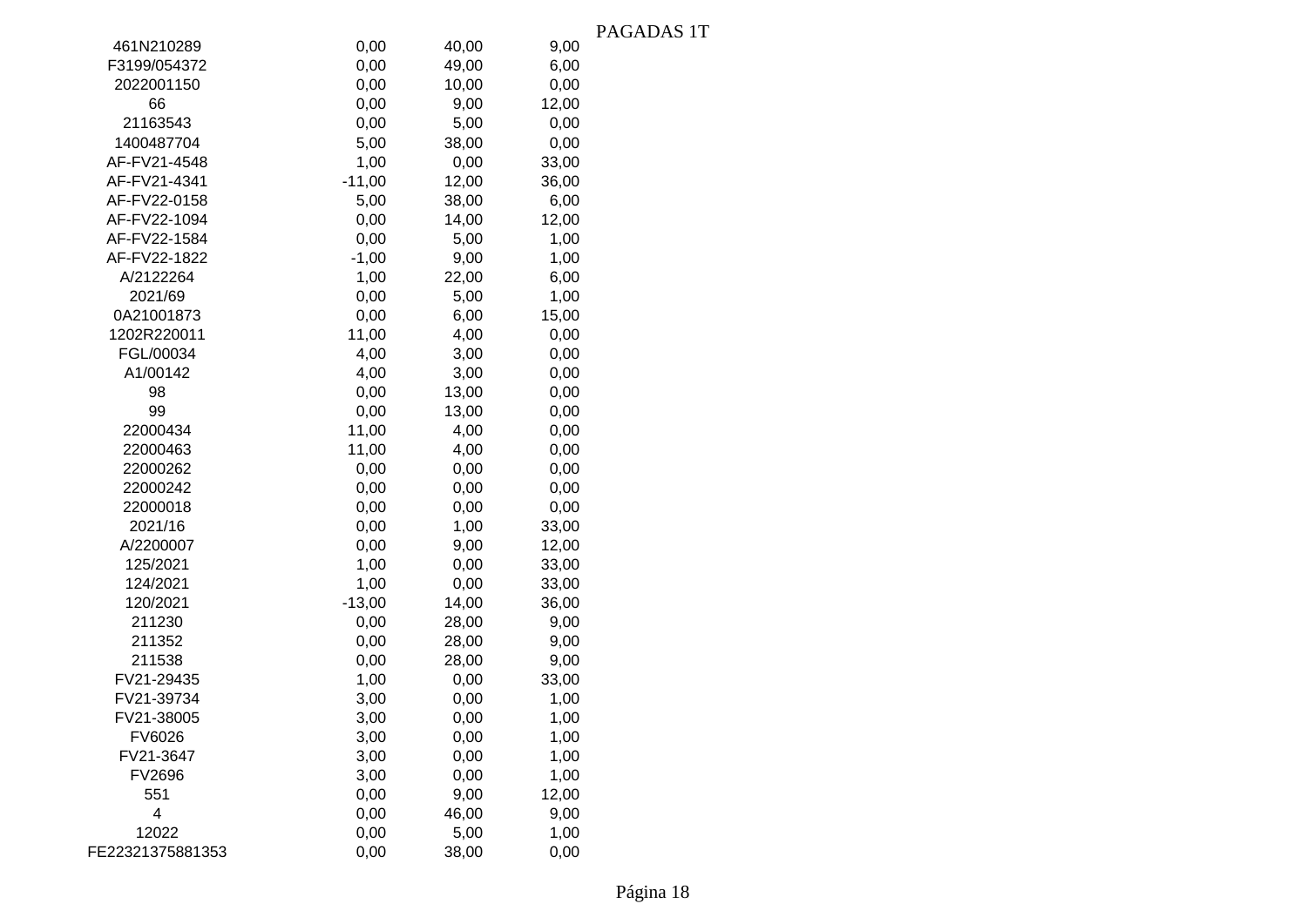|                        |          |       |       | PAGADAS 1T |
|------------------------|----------|-------|-------|------------|
| FE22321378157534       | 0,00     | 7,00  | 0,00  |            |
| FE21321370739575       | 0,00     | 7,00  | 0,00  |            |
| FAB220036              | 19,00    | 24,00 | 6,00  |            |
| N/000633/21            | 1,00     | 0,00  | 33,00 |            |
| N/000061/22            | 0,00     | 24,00 | 6,00  |            |
| N/000115/22            | 1,00     | 11,00 | 1,00  |            |
| A2122140621            | 1,00     | 0,00  | 33,00 |            |
| A2122158687            | 0,00     | 30,00 | 6,00  |            |
| A2122176342            | 0,00     | 13,00 | 1,00  |            |
| 1                      | 5,00     | 38,00 | 6,00  |            |
| PS-2021-0473           | $-12,00$ | 13,00 | 36,00 |            |
| 3                      | 0,00     | 12,00 | 1,00  |            |
| 50/22                  | 0,00     | 14,00 | 12,00 |            |
| 087/22                 | 0,00     | 4,00  | 1,00  |            |
| D4/2022/1168           | 4,00     | 3,00  | 0,00  |            |
| D4/2021/3315           | 4,00     | 3,00  | 0,00  |            |
| D4/2022/80             | 4,00     | 3,00  | 0,00  |            |
| 200713616              | 0,00     | 37,00 | 0,00  |            |
| T001/108937            | $-24,00$ | 38,00 | 0,00  |            |
| 000088F                | 0,00     | 8,00  | 12,00 |            |
| 000092F                | 0,00     | 8,00  | 12,00 |            |
| 2022/03                | 1,00     | 4,00  | 0,00  |            |
| 220035                 | 19,00    | 24,00 | 6,00  |            |
| NC004/2022             | 0,00     | 0,00  | 0,00  |            |
| 005232A                | 0,00     | 7,00  | 9,00  |            |
| 006878A                | 0,00     | 7,00  | 9,00  |            |
| M21/1011               | 0,00     | 11,00 | 9,00  |            |
| M21/1053               | 0,00     | 11,00 | 9,00  |            |
| M22/37                 | 0,00     | 11,00 | 9,00  |            |
| M22/116                | 0,00     | 14,00 | 6,00  |            |
| M22/215                | 0,00     | 13,00 | 1,00  |            |
| 81                     | 0,00     | 13,00 | 12,00 |            |
| 2021-81                | 0,00     | 60,00 | 9,00  |            |
| 100010482022EAT0000660 | 0,00     | 0,00  | 0,00  |            |
| FRO20220422969         | 0,00     | 10,00 | 0,00  |            |
| VA3028                 | 1,00     | 0,00  | 33,00 |            |
| 00/009224              | 0,00     | 31,00 | 0,00  |            |
| FMDVABF0062262         | 0,00     | 16,00 | 0,00  |            |
| FMDVACF0063679         | 5,00     | 8,00  | 0,00  |            |
| F22001                 | 0,00     | 30,00 | 6,00  |            |
| ISD/31240056           | 0,00     | 29,00 | 0,00  |            |
| ISD/31370369           | 0,00     | 12,00 | 0,00  |            |
| 21-0981                | 0,00     | 26,00 | 0,00  |            |